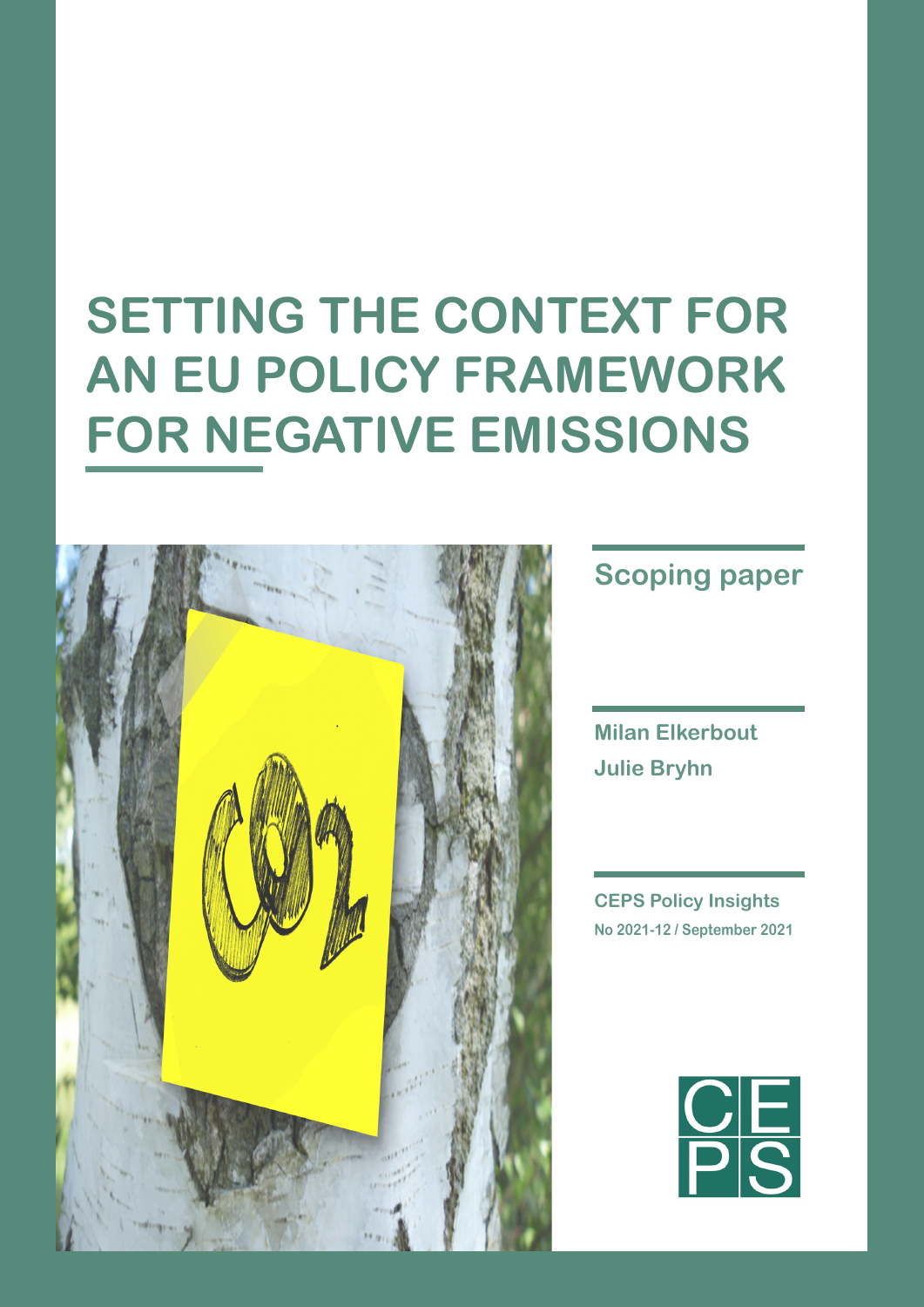# Setting the context for an EU policy framework for negative emissions

## Scoping paper

Milan Elkerbout and Julie Bryhn

#### **Abstract**

Negative emissions – the removal of carbon dioxide from the atmosphere – will be needed in the EU and globally to reach long-term climate targets. This scoping paper explores the different concepts relevant to discussing negative emissions in an EU policy context, starting with the scientific basis described by the Intergovernmental Panel on Climate Change (IPCC). The paper then discusses different ways negative emissions technologies can be categorised, and the potential trade-offs associated with their deployment. Finally, some political considerations for negative emissions policy are discussed. The paper will form the basis for an upcoming policy paper on how the EU should approach negative emissions in its climate policy framework.

Milan Elkerbout is a Research Fellow and Julie Bryhn is a Researcher at CEPS.

CEPS Policy Insights offer analyses of a wide range of key policy questions facing Europe. As an institution, CEPS takes no position on questions of European policy. Unless otherwise indicated, the views expressed are attributable only to the authors in a personal capacity and not to any institution with which they are associated.

Available for free downloading from the CEPS website [\(www.ceps.eu\)](http://www.ceps.eu/) © CEPS 2021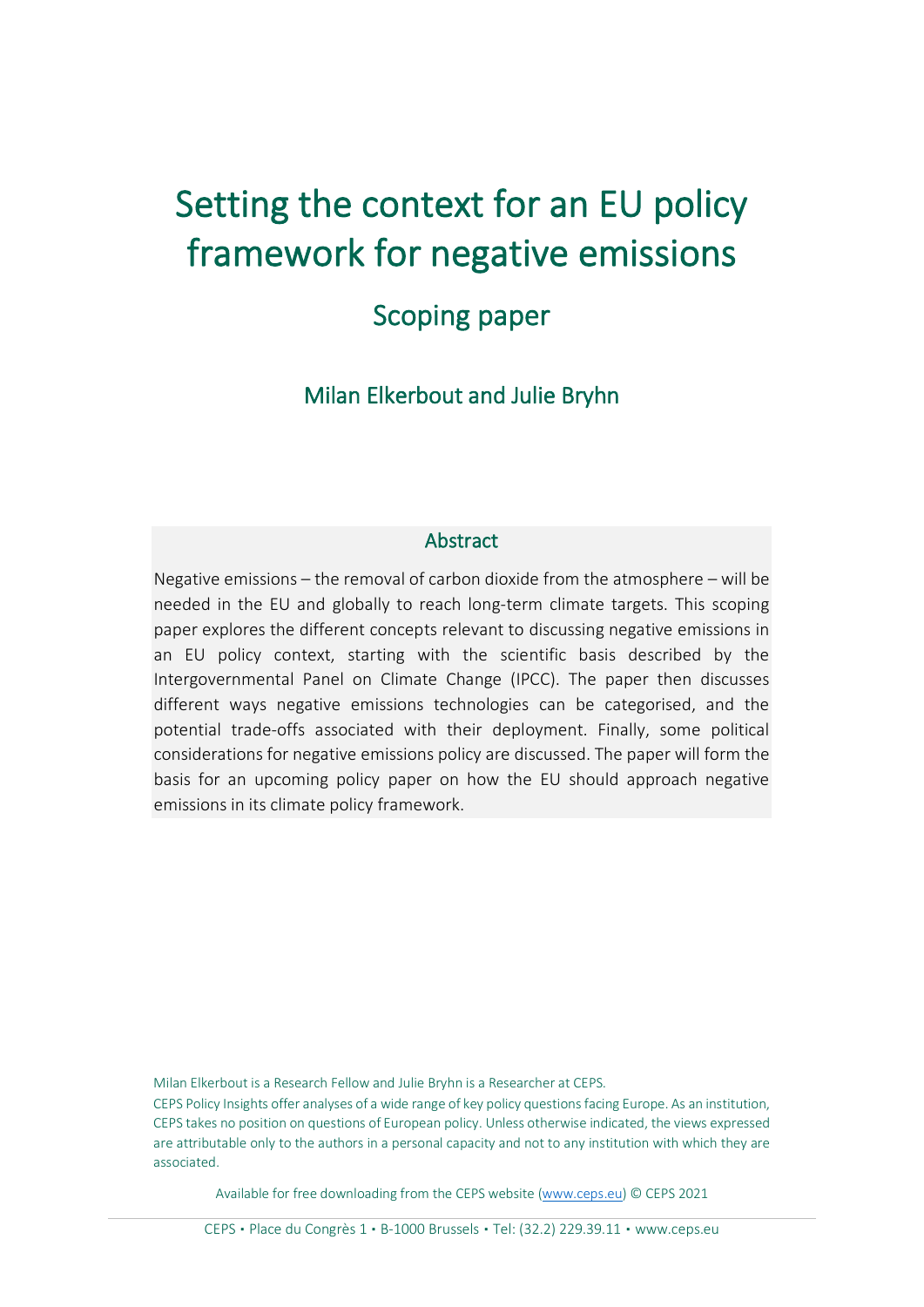### Contents

| 1.                    |       |  |  |  |  |
|-----------------------|-------|--|--|--|--|
| 2.                    |       |  |  |  |  |
|                       | 2.1   |  |  |  |  |
|                       | 2.2   |  |  |  |  |
| $\mathcal{B}_{\cdot}$ |       |  |  |  |  |
|                       | 3.1   |  |  |  |  |
|                       | 32    |  |  |  |  |
|                       | 3.2.1 |  |  |  |  |
|                       | 3.2.2 |  |  |  |  |
|                       | 3.2.3 |  |  |  |  |
|                       | 3.2.4 |  |  |  |  |
|                       | 3.3   |  |  |  |  |
|                       | 3.4   |  |  |  |  |
| 4.                    |       |  |  |  |  |
|                       | 4.1   |  |  |  |  |
|                       | 4.2   |  |  |  |  |
| 5.                    |       |  |  |  |  |
|                       |       |  |  |  |  |

#### List of Tables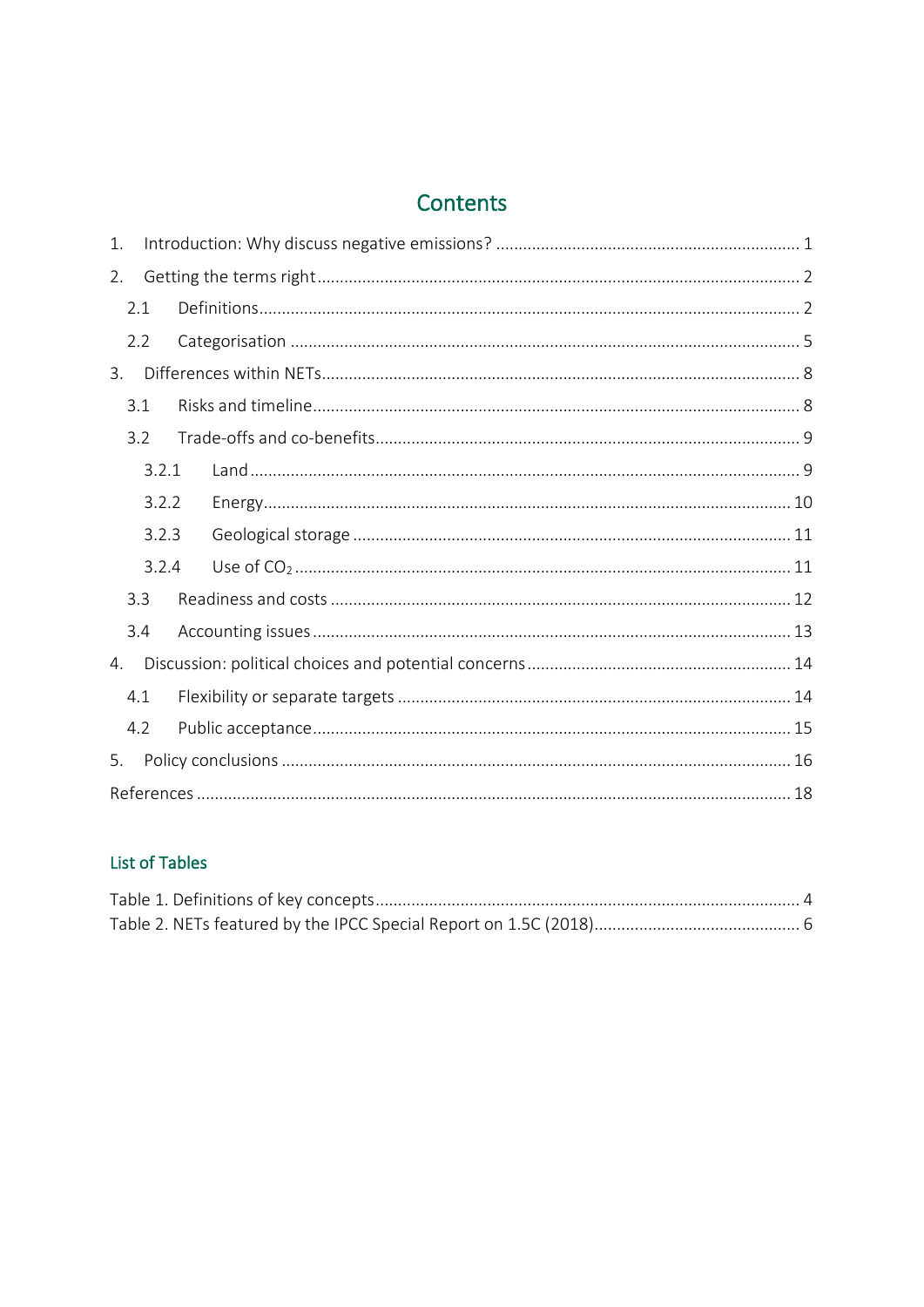#### <span id="page-3-0"></span>1. Introduction: Why discuss negative emissions?

Negative emissions deployment in the EU is needed to compensate for residual emissions and to deliver net-negative emissions. Net-negative emissions reduce the concentration of greenhouse gases in the atmosphere, thereby directly affecting the main driver of climate change.

The scale of negative emissions to be delivered is dependent upon key political choices. How many tonnes of greenhouse gas (GHG) emissions will remain once emissions reductions (policies) are exhausted? How many tonnes should the EU remove from the atmosphere? The answer may depend on progress in emissions reductions in other parts of the world, or the acceptability of temporarily 'overshooting' a temperature target. It will also depend on the EU's political interpretation of the principle of common but differentiated responsibilities, as applied to negative emissions, and whether or not it will want to compensate for historical emissions.

The new Intergovernmental Panel on Climate Change (IPCC) Sixth Assessment Report (AR6,  $WG1$  $WG1$ <sup>1</sup> confirms that emissions pathways that limit global warming to 1.5C or 2C "typically assume" the use of carbon dioxide (CO<sub>2</sub>) removal. The IPCC Special Report on 1.5°C states that throughout the  $21^{st}$  century between 100 to 1000 Gigatonnes (Gt) of carbon dioxide removal (CDR) will be required. Annual global  $CO<sub>2</sub>$  emissions are just under 40 Gt. Depending on the scenario, the annual volume of negative emissions ranges from a few Gt to more than 20 Gt. In most of the scenarios that limit warming to 1.5°C, net-negative emissions are needed after reaching 'climate neutrality<sup>[2](#page-3-2)</sup>'; i.e., net-zero GHG emissions. The more there is an overshoot of global temperatures, the greater the volume of negative emissions required to reduce atmospheric concentrations and to return global warming to 1.5°C after a peak.

Negative emissions also play an important role in two of the EU's Long-Term Strategy scenarios – those deemed to be in line with the Paris Agreement's 1.5°C target – which rely to a different extent on natural sinks or technological removals depending on the scenario. The 1.5C Tech scenario focuses more on technological carbon removal and ends up with an annual negative emissions volume of 600 million tonnes. The 1.5C LIFE scenario has a relatively greater focus on nature-based removals, with total removals at slightly more than 500 million tonnes per year.<sup>[3](#page-3-3)</sup>

Recent EU policy initiatives have taken this further. The Climate Law includes specific reference to the key role removals can play in reaching EU targets. While net removals are limited to contributing no more than 225 Mt of  $CO<sub>2</sub>$  equivalents towards the 2030 target, it also focuses on enhancing the carbon sink in order to reach net-zero in 2050.<sup>[4](#page-3-4)</sup> Within the Circular Economy Action Plan, carbon removals are also highlighted as one of the means to achieve climate neutrality. Indeed, establishing a regulatory framework for the certification of carbon removals

<span id="page-3-1"></span><sup>&</sup>lt;sup>1</sup> See <https://www.ipcc.ch/report/ar6/wg1/#FullReport> (The Full Report is subject to final editing; as a result this scoping paper only refers to the summaries).

<span id="page-3-2"></span> $<sup>2</sup>$  Climate neutrality is a political term used by the EU to describe the state of 'net-zero GHG emissions'. This</sup> definition is also used for this paper.

<span id="page-3-3"></span><sup>&</sup>lt;sup>3</sup> European Commission (2018), In-Depth Analysis in Support of The Commission Communication, COM(2018) 773, Figure 91, p. 196.

<span id="page-3-4"></span><sup>4</sup> See [https://data.consilium.europa.eu/doc/document/PE](https://data.consilium.europa.eu/doc/document/PE-27-2021-INIT/en/pdf)-27-2021-INIT/en/pdf, p. 29.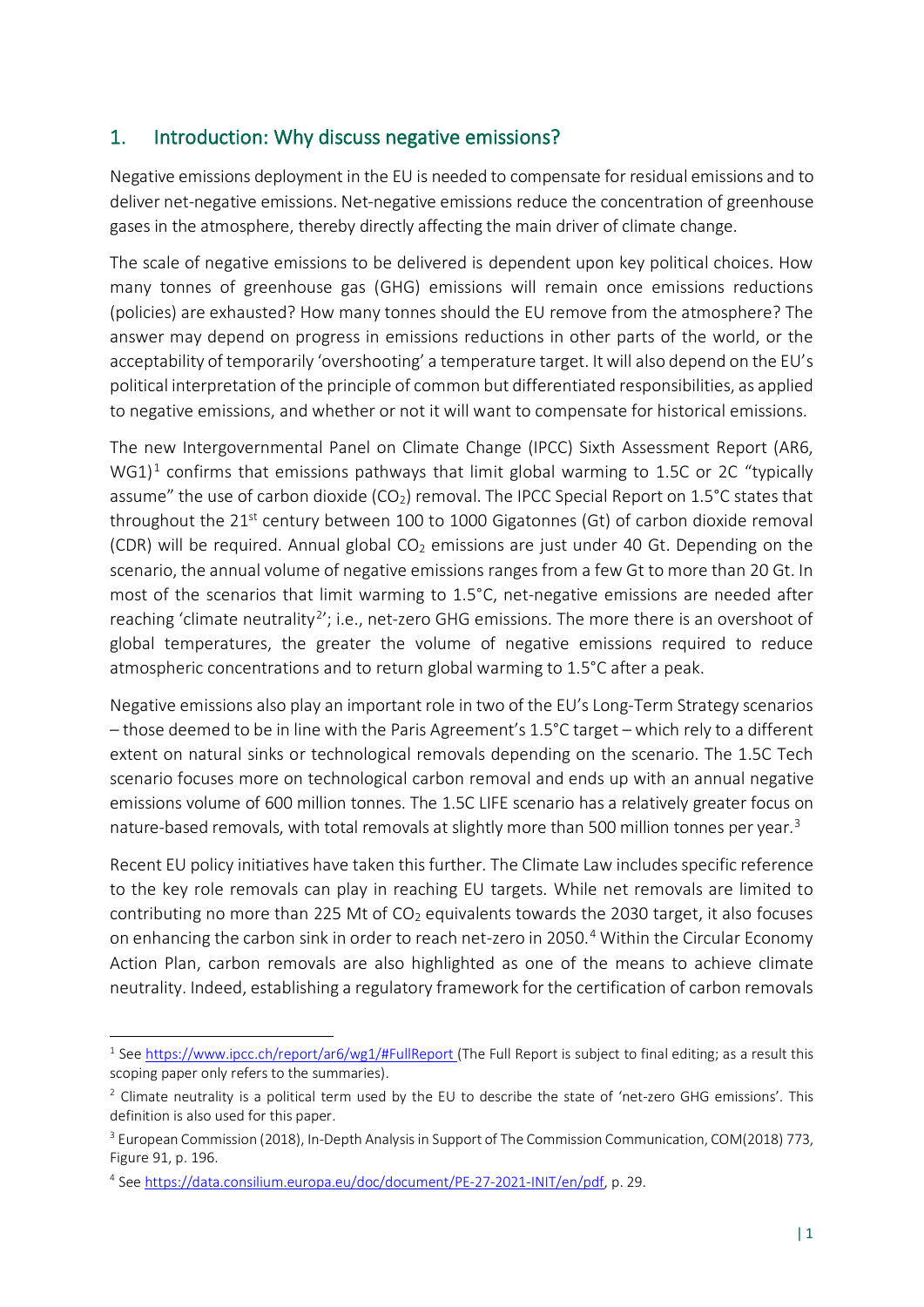features as one of the key crosscutting actions in the Circular Economy Action Plan.<sup>[5](#page-4-2)</sup> The importance of a robust certification mechanism is also noted in the Farm to Fork Strategy, which notes that it would be a first step towards enabling incentives for carbon sequestration by farmers and foresters.<sup>6</sup> A carbon farming initiative is also expected to be launched at the end of 2021, which may provide a way to compensate farmers for climate change mitigation activities.

The Fit-for-55 package released in July 2021 proposes updates to several pieces of legislation that will affect the policy framework for negative emissions in the EU. The EU Emissions Trading System (ETS) revision contains updates to how captured  $CO<sub>2</sub>$  will be treated, by removing an obligation to surrender allowances if the carbon is stored in long-lived products, i.e., carbon capture and utilization (CCU). This can indirectly affect the business case for negative emissions, as aspects of carbon capture, utilisation and storage (CCUS) infrastructure can be shared between technologies that reduce emissions and those used to deliver negative emissions.

The Land-Use Change and Forestry (LULUCF) Regulation will affect incentives to maintain and/or expand the natural carbon sinks in the EU. Likewise, the Effort-Sharing Regulation (ESR), even if applied to fewer sectors after potentially extending the EU ETS, will affect emissions in agriculture and thereby influence remaining negative emissions goals.

#### <span id="page-4-0"></span>2. Getting the terms right

#### <span id="page-4-1"></span>2.1 Definitions

Several terms occupy discussion around negative emissions. Crucially, there is some debate around the definition of negative emissions and how it relatesto other terms. A clear definition is essential to avoid confusion, as well as ensure appropriate, coherent, and clear policy approaches. For this paper, we prioritise definitions provided by the IPCC and the United Nations Framework Convention on Climate Change (UNFCCC) where available.

The IPCC defines negative emissions as "Removal of greenhouse gases (GHGs) from the atmosphere by deliberate human activities, i.e., in addition to the removal that would occur via natural carbon cycle processes."<sup>[7](#page-4-4)</sup> Net negative emissions simply refer to a situation where more GHG emissions are removed than emitted, though permanency matters depending on timelines. Here, the IPCC also emphasises a focus on human activity in their definition.<sup>[8](#page-4-5)</sup>

Negative emissions technologies (NETs), on the other hand, refer to the processes or ways in which negative emissions are achieved. Specifically, these may refer to a "technology or management option referring to a set of techniques that aim to remove  $CO<sub>2</sub>$  directly from the

<span id="page-4-5"></span><span id="page-4-4"></span><span id="page-4-3"></span><sup>8</sup> Ibid.



<span id="page-4-2"></span><sup>5</sup> European Commission (2020), "Circular Economy Action Plan: For a cleaner and more competitive Europe", https://ec.europa.eu/environment/pdf/circular-[economy/new\\_circular\\_economy\\_action\\_plan.pdf](https://ec.europa.eu/environment/pdf/circular-economy/new_circular_economy_action_plan.pdf)

 $6$  European Commission (2020), "Farm to Fork Strategy: For a fair, healthy and environmentally-friendly food system", [https://ec.europa.eu/food/system/files/2020](https://ec.europa.eu/food/system/files/2020-05/f2f_action-plan_2020_strategy-info_en.pdf)-05/f2f\_action-plan\_2020\_strategy-info\_en.pdf.

<sup>7</sup> IPCC (2018), Special Report on Global Warming of 1.5C, Annex I: Glossary.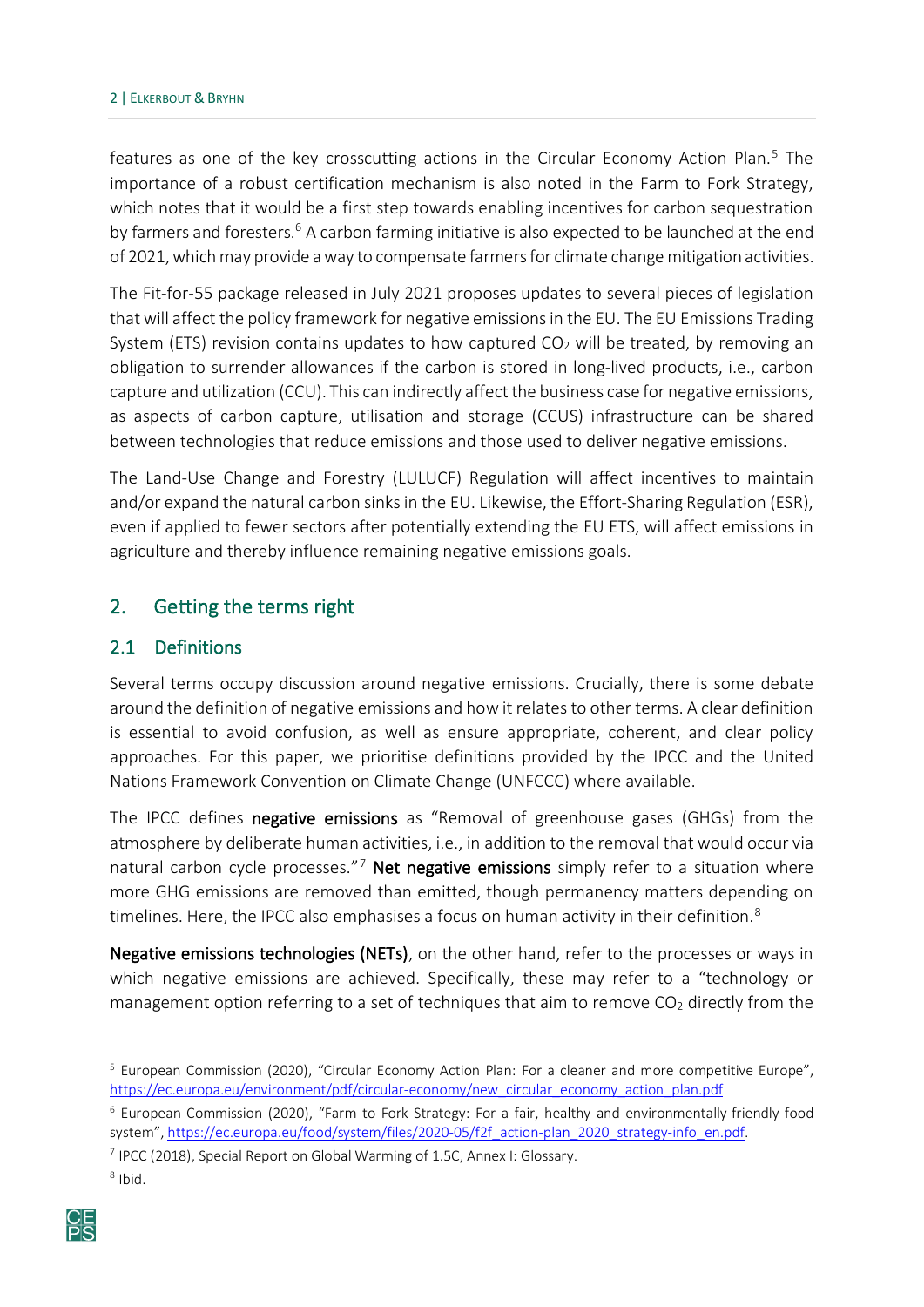atmosphere by either (1) increasing natural sinks for carbon or (2) using chemical engineering to remove the CO<sub>2</sub>, with the intent of reducing the atmospheric CO<sub>2</sub> concentration".<sup>[9](#page-5-0)</sup>

Similarly, Carbon dioxide removal (CDR) generally refers to the action of removing  $CO<sub>2</sub>$  from the atmosphere. According to the IPCC, it can be defined as "Anthropogenic activities removing  $CO<sub>2</sub>$  from the atmosphere and durably storing it in geological, terrestrial, or ocean reservoirs, or in products. [...]".<sup>[10](#page-5-1)</sup> Tanzer et al present a definition of CDR requires four conditions to be met: 1) that  $CO<sub>2</sub>$  is physically removed from the atmosphere, 2) that the  $CO<sub>2</sub>$  is stored out of the atmosphere in a manner intended to be permanent, 3) that associated upstream and downstream GHG emissions are included in the emission balance, and 4) that the total quantity of atmospheric  $CO_2$  removed and permanently stored is greater than the total quantity of  $CO_2$ emitted to the atmosphere.<sup>[11](#page-5-2)</sup> This differs from the definition used by the IPCC in a few ways. The IPCC's definition does not include the net negative aspect of the process of removing  $CO<sub>2</sub>$ and does, by contrast, explicitly exclude what is not directly caused by human activity.

It is worth noting that it is not just  $CO<sub>2</sub>$  that can be removed from the atmosphere. As such, the term greenhouse gas removal (GHG removal) is favoured by some. Nevertheless, the technologies needed for removing other greenhouse gases are less developed than CDR processes. The short-lived nature of many other greenhouse gases also means that focusing on  $CO<sub>2</sub>$ , with its significantly long lifespan, remains more important.<sup>[12](#page-5-3)</sup> Furthermore, (additional) CO2 removal can compensate for the warming effect of other greenhouse gases.

With regards to the term 'sink', definitions vary between the IPCC and the UNFCCC. The former defines a sink as a "reservoir (natural or human, in soil, ocean, and plants) where a greenhouse gas, an aerosol or a precursor of a greenhouse gas is stored."<sup>[13](#page-5-4)</sup> The UNFCCC on the other hand, focuses on the process, activity, or mechanism that removes GHGs, aerosols, or precursors from the atmosphere.<sup>[14](#page-5-5)</sup>

The IPCC defines climate change mitigation as "human intervention to reduce emissions or enhance the sinks of greenhouse gases".<sup>[15](#page-5-6)</sup> While explicitly including the enhancement of sinks, some researchers nevertheless discuss whether all NETs should be considered as contributing to mitigation activities under this definition; for example, NETs that rely on geological storage.<sup>[16](#page-5-7)</sup>

<span id="page-5-7"></span><span id="page-5-6"></span><sup>16</sup> Minx, J. C. et al.(2018), "Negative emissions—Part 1: Research landscape and synthesis",*Environmental Research Letters*.



<span id="page-5-1"></span><span id="page-5-0"></span><sup>9</sup> S. Fuss et al. (2018), "Negative emissions—Part 2: Costs, potentials and side effects", *Environmental Research Letters*, p. 37. <sup>10</sup> See footnote 7.

<span id="page-5-2"></span><sup>&</sup>lt;sup>11</sup> Paraphrased from S. E. Tanzer and A. Ramirez, (2019), "When are negative emissions negative emissions?", *Energy and Environmental Science*.

<span id="page-5-3"></span><sup>&</sup>lt;sup>12</sup> Note that the lifetime of different GHG varies. See IPCC (2018), Special Report on Global Warming of 1.5C, Annex I: Glossary. pp. 66-67.

<span id="page-5-4"></span><sup>&</sup>lt;sup>13</sup> See footnote 7.

<span id="page-5-5"></span><sup>14</sup> See Article 1(8) of UNFCCC (1992) *United Nations Framework Convention on Climate Change*, United Nations, FCCC/INFORMAL/84 GE.05-62220 (E) 200705, Secretariat of the United Nations Framework Convention on Climate Change.

<sup>&</sup>lt;sup>15</sup> See footnote 7.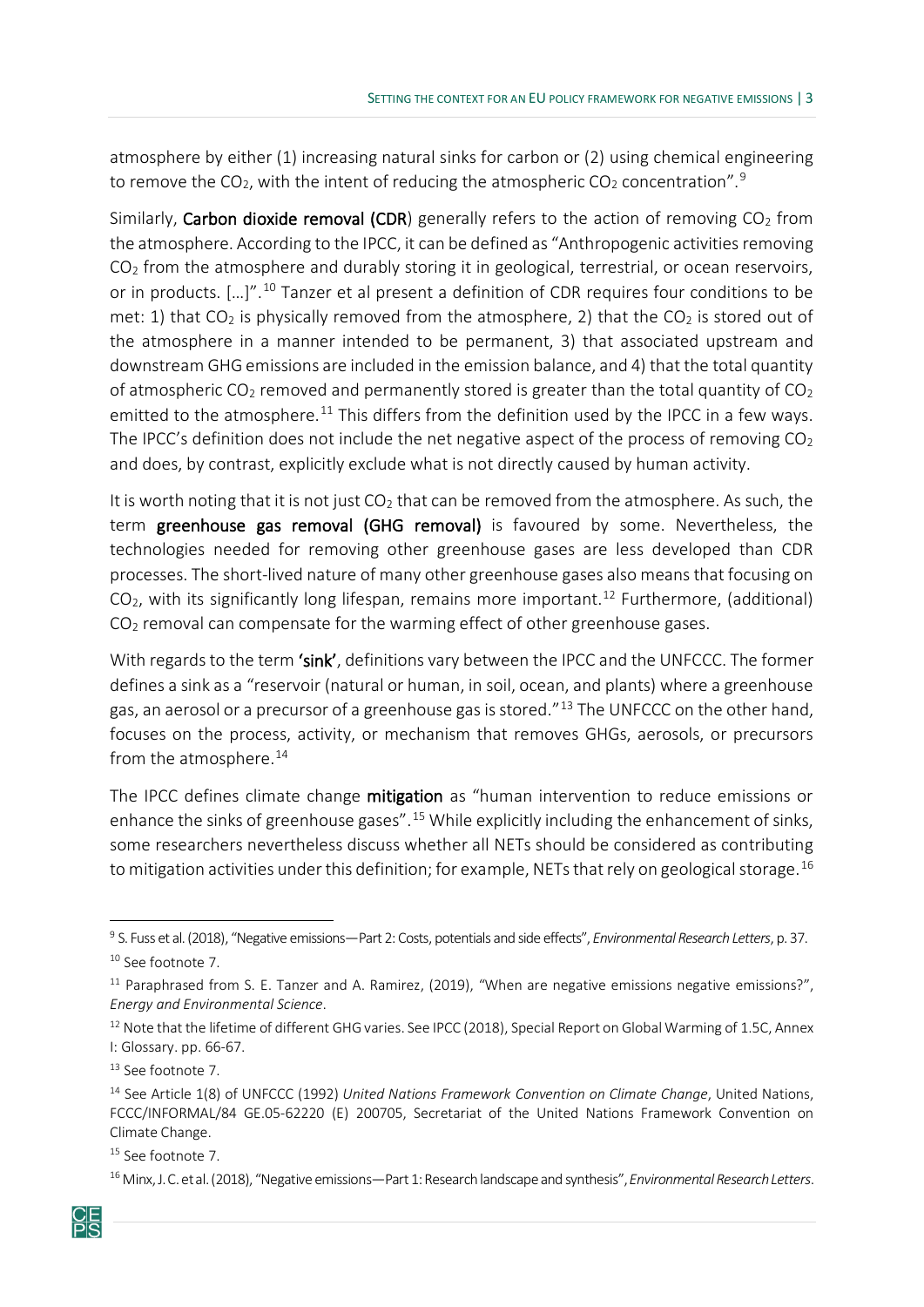| Concept                                                                                          | Definition                                                                                                                                                                                                                                                                                                                                                                                                                                                                                                                                                                                                                                                                                                                                                                                                                        | Source                                             |
|--------------------------------------------------------------------------------------------------|-----------------------------------------------------------------------------------------------------------------------------------------------------------------------------------------------------------------------------------------------------------------------------------------------------------------------------------------------------------------------------------------------------------------------------------------------------------------------------------------------------------------------------------------------------------------------------------------------------------------------------------------------------------------------------------------------------------------------------------------------------------------------------------------------------------------------------------|----------------------------------------------------|
| (Climate change)<br>mitigation                                                                   | A human intervention to reduce emissions or enhance the sinks of<br>greenhouse gases.                                                                                                                                                                                                                                                                                                                                                                                                                                                                                                                                                                                                                                                                                                                                             | <b>IPCC, 2018</b>                                  |
| Carbon dioxide<br>removals                                                                       | Anthropogenic activities removing $CO2$ from the atmosphere and durably<br>storing it in geological, terrestrial, or ocean reservoirs, or in products. It<br>includes existing and potential anthropogenic enhancement of biological or<br>geochemical sinks, and direct air capture and storage, but excludes natural<br>CO <sub>2</sub> uptake not directly caused by human activities.                                                                                                                                                                                                                                                                                                                                                                                                                                         | <b>IPCC, 2018</b>                                  |
| Climate neutrality                                                                               | Concept of a state in which human activities result in no net effect on the<br>climate system. Achieving such a state would require balancing of residual<br>emissions with emission (carbon dioxide) removal as well as accounting for<br>regional or local biogeophysical effects of human activities that, for example,<br>affect surface albedo or local climate.                                                                                                                                                                                                                                                                                                                                                                                                                                                             | <b>IPCC, 2018</b>                                  |
|                                                                                                  | The EU defines climate neutrality as net-zero GHG emissions, or "no net<br>emissions of greenhouse gases".                                                                                                                                                                                                                                                                                                                                                                                                                                                                                                                                                                                                                                                                                                                        | EU, 2018                                           |
| Common but<br>Differentiated<br>Responsibilities<br>and Respective<br>Capabilities (CBDR-<br>RC) | Common but Differentiated Responsibilities and Respective Capabilities<br>(CBDR-RC) is a key principle in the United Nations Framework Convention on<br>Climate Change (UNFCCC) that recognises the different capabilities and<br>differing responsibilities of individual countries in tacking climate change. The<br>principle of CBDR-RC is embedded in the 1992 UNFCCC treaty. The<br>convention states: " the global nature of climate change calls for the widest<br>possible cooperation by all countries and their participation in an effective and<br>appropriate international response, in accordance with their common but<br>differentiated responsibilities and respective capabilities and their social and<br>economic conditions." Since then, the CBDR-RC principle has guided the UN<br>climate negotiations. | <b>IPCC, 2018</b>                                  |
|                                                                                                  | A foundational principle of the UNFCCC, described in Art 3 (1) UNFCCC that<br>states that developed countries should take the lead in combating climate<br>change. It is also the principle that explains the differentiated nature of<br>commitment under the Paris Agreement through "Nationally Determined<br>Contributions". <sup>17</sup>                                                                                                                                                                                                                                                                                                                                                                                                                                                                                    | UNFCCC,<br>1992                                    |
| Emissions<br>reductions                                                                          | Art 1 (4) of the UNFCCC defines emissions as "the release of greenhouse gases<br>and/or their precursors into the atmosphere over a specified area and period<br>of time". Emissions reductions can therefore be defined as: a reduction in the<br>release of greenhouse gases from an emitting source into atmosphere. GHG<br>emissions reductions are a form of climate change mitigation.                                                                                                                                                                                                                                                                                                                                                                                                                                      | UNFCCC,<br>1992,<br>authors'<br>own<br>elaboration |
|                                                                                                  | Geoengineering refers to a broad set of methods and technologies that aim<br>to deliberately alter the climate system in order to alleviate the impacts of<br>climate change.                                                                                                                                                                                                                                                                                                                                                                                                                                                                                                                                                                                                                                                     | <b>IPCC. 2013</b>                                  |
| Geoengineering                                                                                   | In this report, separate consideration is given to the two main approaches<br>considered as 'geoengineering' in some of the literature: solar radiation<br>modification (SRM) and carbon dioxide removal (CDR). Because of this<br>separation, the term 'geoengineering' is not used in this report.                                                                                                                                                                                                                                                                                                                                                                                                                                                                                                                              | <b>IPCC, 2018</b>                                  |
| <b>GHG</b> removal                                                                               | Withdrawal of a GHG and/or a precursor from the atmosphere by a sink.                                                                                                                                                                                                                                                                                                                                                                                                                                                                                                                                                                                                                                                                                                                                                             | <b>IPCC, 2018</b>                                  |

<span id="page-6-0"></span>*Table 1. Definitions of key concepts*

<span id="page-6-1"></span><sup>&</sup>lt;sup>17</sup> The application of this principle can be extended to negative emissions, implying that developed countries should take the lead in deploying them. See: Honegger et al. (2021).

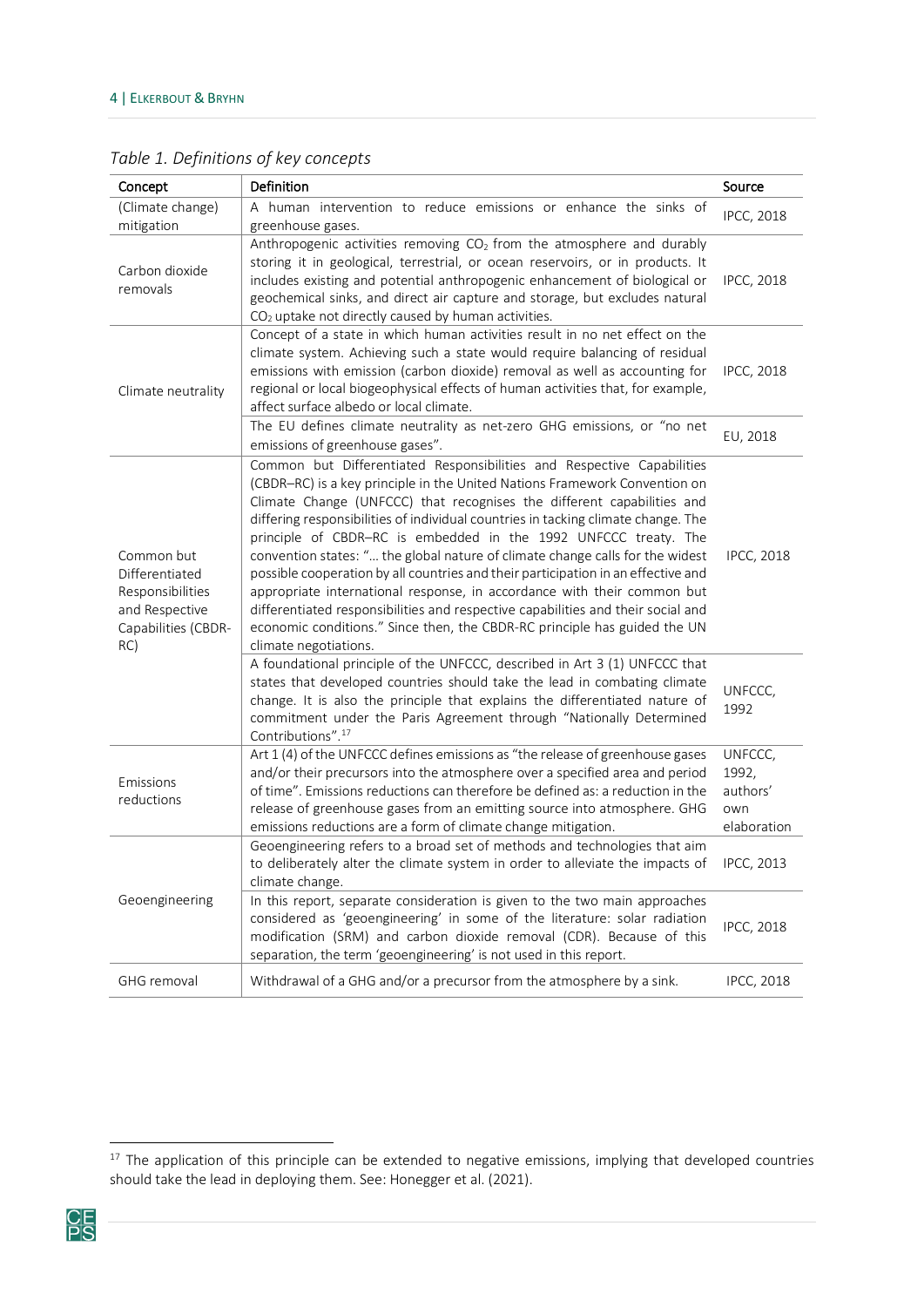| Land use, land-use<br>change and<br>forestry (LULUCF) | In the context of national greenhouse gas (GHG) inventories under the<br>UNFCCC, LULUCF is a GHG inventory sector that covers anthropogenic<br>emissions and removals of GHG from carbon pools in 'managed land',<br>excluding non-CO <sub>2</sub> agricultural emissions. Following the 2006 IPCC Guidelines<br>for National GHG Inventories, 'anthropogenic' land-related GHG fluxes are<br>defined as all those occurring on 'managed land', i.e., "where human<br>interventions and practices have been applied to perform production,<br>ecological or social functions". Since managed land may include CO <sub>2</sub> removals<br>not considered as 'anthropogenic' in some of the scientific literature assessed<br>in this report (e.g., removals associated with $CO2$ fertilization and Nitrogen (N)<br>deposition), the land-related net GHG emission estimates included in this<br>report are not necessarily directly comparable with LULUCF estimates in<br>National GHG Inventories. | <b>IPCC, 2018</b>    |
|-------------------------------------------------------|-------------------------------------------------------------------------------------------------------------------------------------------------------------------------------------------------------------------------------------------------------------------------------------------------------------------------------------------------------------------------------------------------------------------------------------------------------------------------------------------------------------------------------------------------------------------------------------------------------------------------------------------------------------------------------------------------------------------------------------------------------------------------------------------------------------------------------------------------------------------------------------------------------------------------------------------------------------------------------------------------------|----------------------|
| Negative emissions                                    | Removal of greenhouse gases (GHGs) from the atmosphere by deliberate<br>human activities, i.e., in addition to the removal that would occur via natural<br>carbon cycle processes.                                                                                                                                                                                                                                                                                                                                                                                                                                                                                                                                                                                                                                                                                                                                                                                                                    | <b>IPCC, 2018</b>    |
| Negative emissions<br>technologies<br>(NETs)          | A technology or management option referring to a set of techniques that aim<br>to remove $CO2$ directly from the atmosphere by either (1) increasing natural<br>sinks for carbon or (2) using chemical engineering to remove the CO <sub>2</sub> , with the<br>intent of reducing the atmospheric CO <sub>2</sub> concentration.                                                                                                                                                                                                                                                                                                                                                                                                                                                                                                                                                                                                                                                                      | Fuss et al.,<br>2018 |
| Net negative<br>emissions                             | A situation of net negative emissions is achieved when, as result of human<br>activities, more greenhouse gases are removed from the atmosphere than are<br>emitted into it. Where multiple greenhouse gases are involved, the<br>quantification of negative emissions depends on the climate metric chosen to<br>compare emissions of different gases (such as global warming potential,<br>global temperature change potential, and others, as well as the chosen time<br>horizon).                                                                                                                                                                                                                                                                                                                                                                                                                                                                                                                 | <b>IPCC, 2018</b>    |
| Net zero CO <sub>2</sub><br>emissions                 | Net zero carbon dioxide emissions are achieved when anthropogenic CO <sub>2</sub><br>emissions are balanced globally by anthropogenic CO <sub>2</sub> removals over a<br>specified period.                                                                                                                                                                                                                                                                                                                                                                                                                                                                                                                                                                                                                                                                                                                                                                                                            | <b>IPCC, 2018</b>    |
| Sink                                                  | A reservoir (natural or human, in soil, ocean, and plants) where a greenhouse<br>gas, an aerosol or a precursor of a greenhouse gas is stored.                                                                                                                                                                                                                                                                                                                                                                                                                                                                                                                                                                                                                                                                                                                                                                                                                                                        | <b>IPCC, 2018</b>    |
|                                                       | "Sink" means any process, activity or mechanism which removes a<br>greenhouse gas, an aerosol or a precursor of a greenhouse gas from the<br>atmosphere.                                                                                                                                                                                                                                                                                                                                                                                                                                                                                                                                                                                                                                                                                                                                                                                                                                              | UNFCCC,<br>1992      |

#### <span id="page-7-0"></span>2.2 Categorisation

The IPCC Special Report on 1.5C<sup>[18](#page-7-1)</sup> global warming describes seven negative emissions technologies, including their potentials as well as side effects both positive and negative. These are briefly summarised before discussing the various challenges of categorisation and why it matters for policy.

<span id="page-7-1"></span><sup>&</sup>lt;sup>18</sup> The IPCC 6th Assessment WG1 report was released as this paper was being finalised. The AR6 report makes some further distinctions between different NETs, for example by adding "blue carbon"and other oceanic carbon uptake methods as well as peatland restoration.

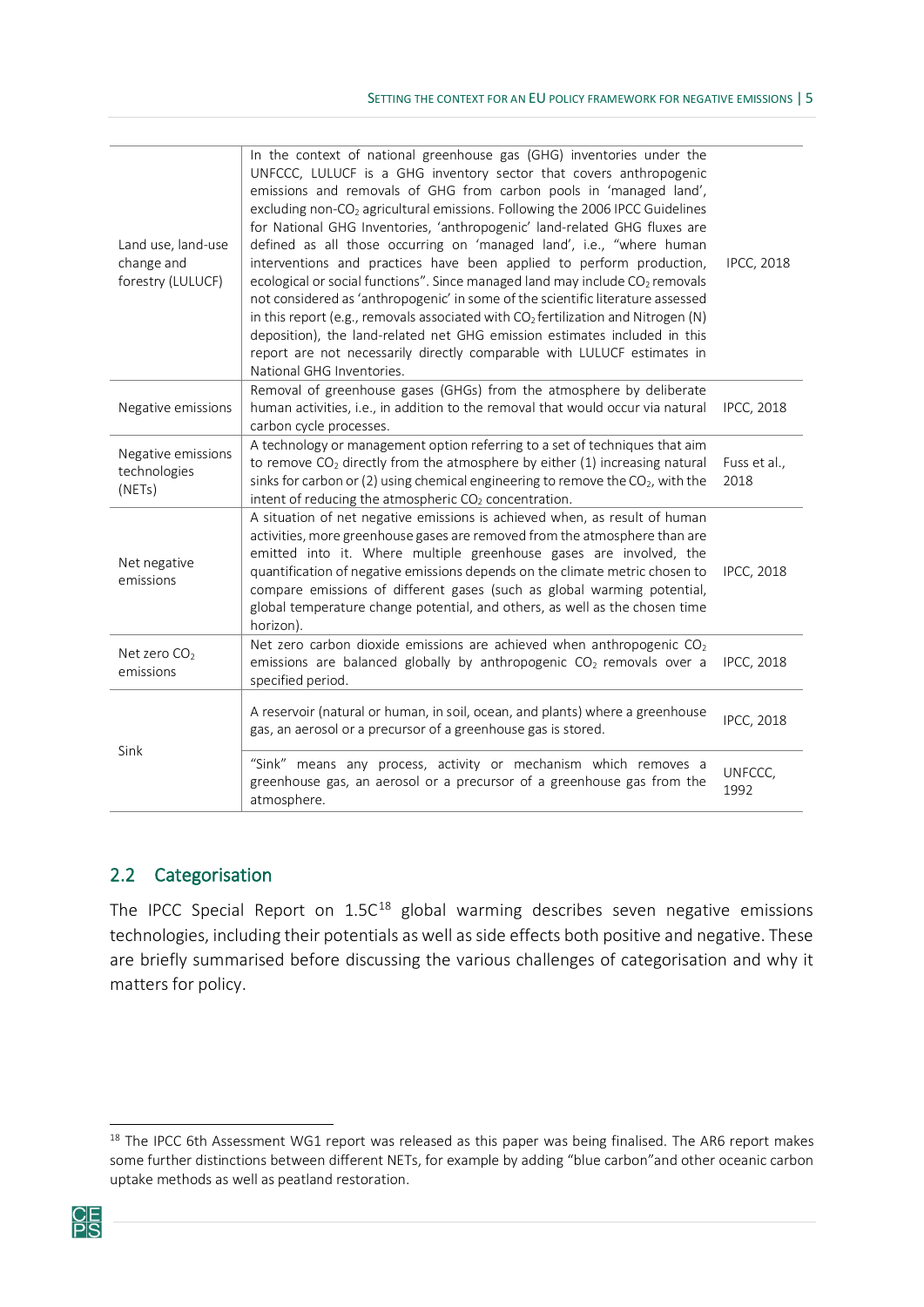| <b>NET</b>                                   | Summary <sup>19</sup>                                                                                                                                                                                                                                                                                                                                                                                                                                                                                                                                                                                                                                                                                                                                                                                                                                        |
|----------------------------------------------|--------------------------------------------------------------------------------------------------------------------------------------------------------------------------------------------------------------------------------------------------------------------------------------------------------------------------------------------------------------------------------------------------------------------------------------------------------------------------------------------------------------------------------------------------------------------------------------------------------------------------------------------------------------------------------------------------------------------------------------------------------------------------------------------------------------------------------------------------------------|
| Afforestation and<br>Reforestation           | Afforestation and Reforestation deliver negative emissions by absorbing CO <sub>2</sub> in (an<br>increasing volume of) trees. While afforestation refers to planting of trees on new land that<br>did not previously contain forests, reforestation refers to the planting on land which<br>previously did contain forests.<br>[It has positive side-effects for soil quality, which further supports carbon sinks. However,<br>due to the impact on land, negative side-effects are possible including the Albedo effect, <sup>20</sup><br>threats to food security, and potentially negative implications for biodiversity in cases where<br>more biodiverse grasslands are displaced by forests. Permanence and accounting are also<br>concerns.]<br>BECCS deliver negative emissions by capturing and storing the CO <sub>2</sub> released from biomass |
| Bioenergy with CCS<br>(BECCS <sup>21</sup> ) | when combusted.<br>[BECCS comes at a high cost due to the costs of CCS, but also has a lower land footprint.<br>BECCS carries the risk of negative side-effects for biodiversity, air pollution, trace GHGs, and<br>for food security.]                                                                                                                                                                                                                                                                                                                                                                                                                                                                                                                                                                                                                      |
| Soil carbon<br>sequestration                 | Soil carbon sequestration comprises a series of practices that deliver negative emissions by<br>organically storing CO <sub>2</sub> in soils.<br>[It can deliver a concomitant reduction of N2O as another (hard to reduce) greenhouse gas.<br>Permanence is a concern, however, as increased carbon uptakes in soil can be reversed in<br>certain conditions.]                                                                                                                                                                                                                                                                                                                                                                                                                                                                                              |
| Biochar                                      | Biochar is a charcoal formed by pyrolysis of biomass, which results in negative emissions.<br>When the charcoal with high carbon contents is added to soils, the carbon uptake in soils<br>increases.<br>[Biochar is reliant on biomass availability. It can have positive side effects for soil quality.<br>Permanence differs depending on soil type but can be as high as centuries.]                                                                                                                                                                                                                                                                                                                                                                                                                                                                     |
| Enhanced<br>Weathering                       | Enhanced weathering delivers negative emissions by accelerating the mineral weathering<br>process of rocks and distributing the ground-up rock over land. Enhanced weathering<br>results in carbonation (i.e., carbonate rock formation), which may be considered a form of<br>geological storage.<br>[Negative side-effects include water and ground pollution, as well as supply chain risks<br>involving mining, extraction, and the energy-intensive process of grinding rocks, which may<br>undermine the efficiency of these technologies in a climate neutrality perspective.]                                                                                                                                                                                                                                                                        |
| Ocean fertilisation                          | Ocean fertilisation delivers negative emissions by enhancing the carbon uptake of oceans.<br>This is achieved by increasing the nutrient supply in the near-surface, by adding micro- or<br>macro-nutrients.<br>[In contrast to the other approaches discussed above, the IPCC considers there to be limited<br>evidence for, and low agreement on issues such as potentials, technological readiness, and<br>permanence.]                                                                                                                                                                                                                                                                                                                                                                                                                                   |
| Direct Air Capture<br>and Storage (DACS)     | DACS technology extracts $CO2$ directly from the atmosphere through chemical processes.<br>This is then permanently stored to achieve negative emissions. If CO <sub>2</sub> captured with Direct<br>Air Capture is used in short-lived products such as fuels, it is an example of CCU, and<br>therefore not negative emissions.<br>[DACS has little known side-effects and has high potential (only constrained by global $CO2$<br>storage), but also faces significant potential opportunity costs. The energy intensity of the<br>direct air capture process may involve trade-offs with a scarce supply of climate neutral<br>electricity and heat.                                                                                                                                                                                                     |

<span id="page-8-0"></span>*Table 2. NETs featured by the IPCC Special Report on 1.5C (2018)*

<span id="page-8-3"></span><span id="page-8-2"></span><span id="page-8-1"></span><sup>&</sup>lt;sup>21</sup> Some literature and stakeholders (although not the IPCC) refer to the related concept of BiCRS – Biomass Carbon Removal and Storage – which puts the emphasis on carbon removal and the fact that the biomass does not necessarily need to be used for bioenergy. (see e.g., ICEF BiRCS Roadmap January 2021).



<sup>&</sup>lt;sup>19</sup> Based on IPCC (2018), Special Report on Global Warming of 1.5C

<sup>&</sup>lt;sup>20</sup> i.e., global temperatures rising due to increased solar radiation absorption as a result of increased dark-coloured forests.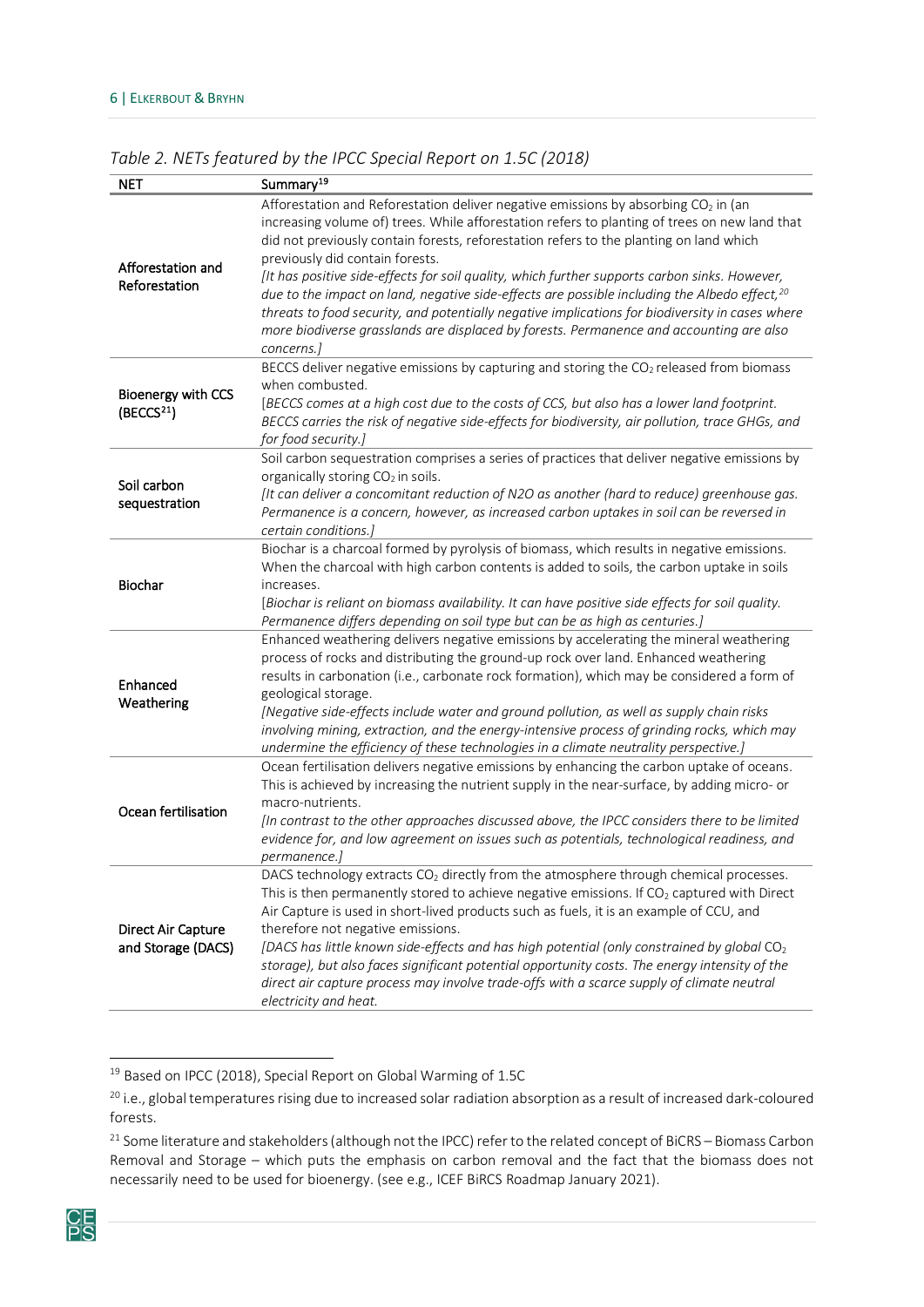One of the common ways to categorise NETs/CDR has been to distinguish between those that are considered nature-based and those that are based on technology. It is also possible to distinguish between NETs based on either the capture (biological or technological) or storage approach (biological or geological). Some however, for example BECCS, could be considered as hybrids, having both natural and technological/chemical aspects. To bridge this gap, a distinct hybrid category may need to be added, or alternatively a more precise categorisation defined. Furthermore, calling some NETs natural implies that others are 'unnatural', which may unduly be seen as undesirable<sup>[22](#page-9-0)</sup>.

In its 1.5C report, the IPCC differentiates between two main types of CDR: those that enhance existing natural processes that remove carbon from the atmosphere, and those that use chemical processes. Afforestation and reforestation are mentioned as examples of the former, while DACCS is brought as an example of the latter.<sup>[23](#page-9-1)</sup> This differentiation focuses on the way in which emissions are removed from the air or atmosphere. It does not focus on how the  $CO<sub>2</sub>$  is stored. As such, it may not pose the same difficulties to grouping negative emissions technologies as the more generalised categorisation above.

Placing the emphasis on the type of storage could be another way to differentiate between NETs. With this approach, technologies could be categorised between terrestrial, geological, or oceanic storage, or between more specific types of storage such as biomass on land, soil, geological reservoirs, minerals, or marine sediments and calcifiers. [24](#page-9-2) These categories provide information on where the  $CO<sub>2</sub>$  is stored, while the permanence can vary with the technology in question.<sup>[25](#page-9-3)</sup> Where the  $CO<sub>2</sub>$  is used (but not re-emitted), however, may not easily fit into these categories, and may require its own category. For example, the Royal Society includes the built environment as a separate storage mechanism category. [26](#page-9-4)

Another potential categorisation could be between NETs and CDR technology that can solely be used for the purpose of achieving negative emissions, and that technology that can also be utilised for conventional mitigation. Examples of the latter would most notably include those that incorporate geological storage, such as DACCS and BECCS. Some industry stakeholders have suggested further ways to differentiate between NETs. This includes focusing on certain trade-offs, such as energy consumption or land use, or by focusing on co-benefits.

Permanence is another way of categorising different types of negative emissions technologies. The stability or reversibility of the emissions stored - meaning the degree to which they are at risk of being released, and the time frame in which they are likely to remain stored - has a crucial importance in this context, as it affects the permanence of any option. Geological

<span id="page-9-4"></span><span id="page-9-3"></span><span id="page-9-2"></span><span id="page-9-1"></span><sup>26</sup> The Royal Society (2018), *Greenhouse Gas Removal*.



<span id="page-9-0"></span><sup>22</sup> See R. Bellamy and S. Osaka, S. (2020), "Unnatural climate solutions?", *Nature Climate Change*.

<sup>&</sup>lt;sup>23</sup> IPCC (2018), Special Report on Global Warming of 1.5C, Annex I: Glossary, p. 394.

<sup>&</sup>lt;sup>24</sup> See [https://iopscience.iop.org/article/10.1088/1748](https://iopscience.iop.org/article/10.1088/1748-9326/aabf9b/pdf)-9326/aabf9b/pdf, p. 6.

<sup>&</sup>lt;sup>25</sup> See footnote 16, p. 14.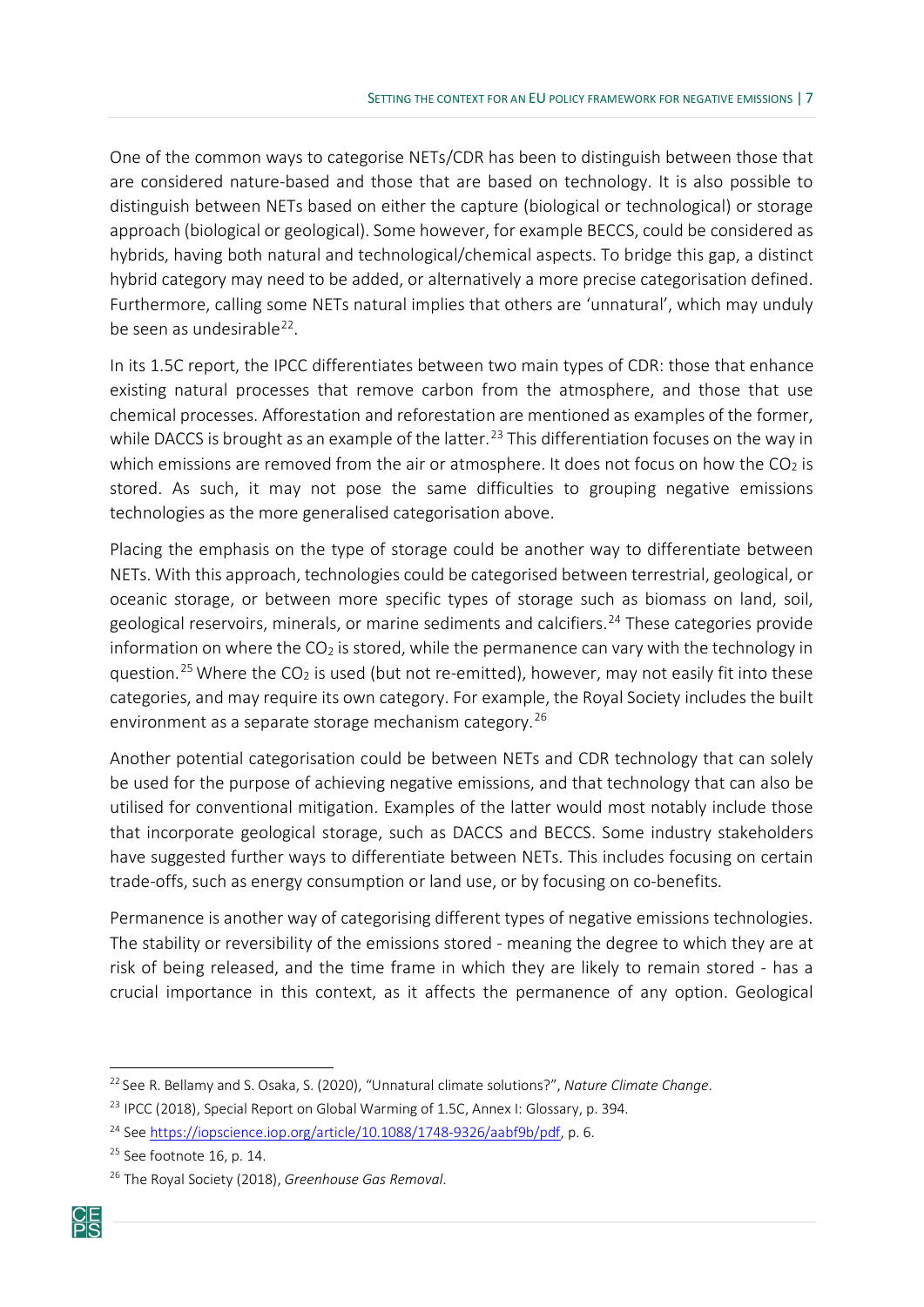storage<sup>[27](#page-10-2)</sup> such as BECCS and DACS is, for example, generally considered to have a high degree of permanence. The same goes for enhanced weathering and many biochar applications. Storage in forests and organic soil matter is, on the other hand, considered more reversible due to risks from natural and human disturbances. Fires, drought, soil degradation, pests, or changes in land management and human activity could for example all risk (partial) release back into the atmosphere.<sup>[28](#page-10-3)</sup> Permanence also affects carbon accounting, for which the time the emissions are likely to remain stored will be crucial. Differentiating between NETs on the basis of permanence could thus be a useful way to group negative emissions technologies, though deciding on clear lines between categories remains an open question.

In the end, different categories provide different information about negative emissions technologies. A combination of different categories may therefore be useful to inform debate and policy. Permanence will inevitably be important, however, and the type of storage may also provide information about this.

#### <span id="page-10-0"></span>3. Differences within NETs

Negative emissions technologies have the potential to deliver simultaneously on multiple dimensions of sustainable growth. The opposite however is also possible and these trade-offs therefore require political choices.

#### <span id="page-10-1"></span>3.1 Risks and timeline

For mitigation policies beyond emissions reduction policies such as negative emissions and CDR, time horizons are not the same and may be insufficient or inappropriate. Negative emissions are intrinsically linked to the concentration of  $CO<sub>2</sub>$  in the atmosphere and may need to continue long beyond 2050, either to compensate for residual emissions, or because the atmospheric concentration of  $CO<sub>2</sub>$  as such is considered too high.<sup>[29](#page-10-4)</sup>

Another reason why policy time horizons are different for negative emissions concerns consistency. Unlike with emissions reduction, where a tonne of  $CO<sub>2</sub>$  reduced will have a benefit both in the short, medium and long term, certain negative emissions technologies can have negative impacts on the atmospheric concentration of  $CO<sub>2</sub>$  in the short-term, but positive in the long-term (i.e., a "carbon debt"). The opposite is possible as well: positive short-term impacts but neutral or negative long-term, for example due to a lack of permanence.

<span id="page-10-4"></span><span id="page-10-3"></span><span id="page-10-2"></span> $29$  It is conceivable that a certain level of CO2 concentration would be targeted globally in the future (expressed in parts per million – ppm). This would create transparent demand for future negative emissions volumes. The preindustrial CO2 concentration was 280 ppm. In 2021 the concentration reached 419 ppm.



<sup>&</sup>lt;sup>27</sup> There are different approaches to geological storage. Some lead to mineralisation of CO2 (on different timescales) which in turn supports permanence.

<sup>&</sup>lt;sup>28</sup> IPCC (2018), Global Warming of 1.5°C p. 125; [https://iopscience.iop.org/article/10.1088/1748](https://iopscience.iop.org/article/10.1088/1748-9326/aabf9b/pdf)-9326/ [aabf9b/pdf,](https://iopscience.iop.org/article/10.1088/1748-9326/aabf9b/pdf) p. 14-16.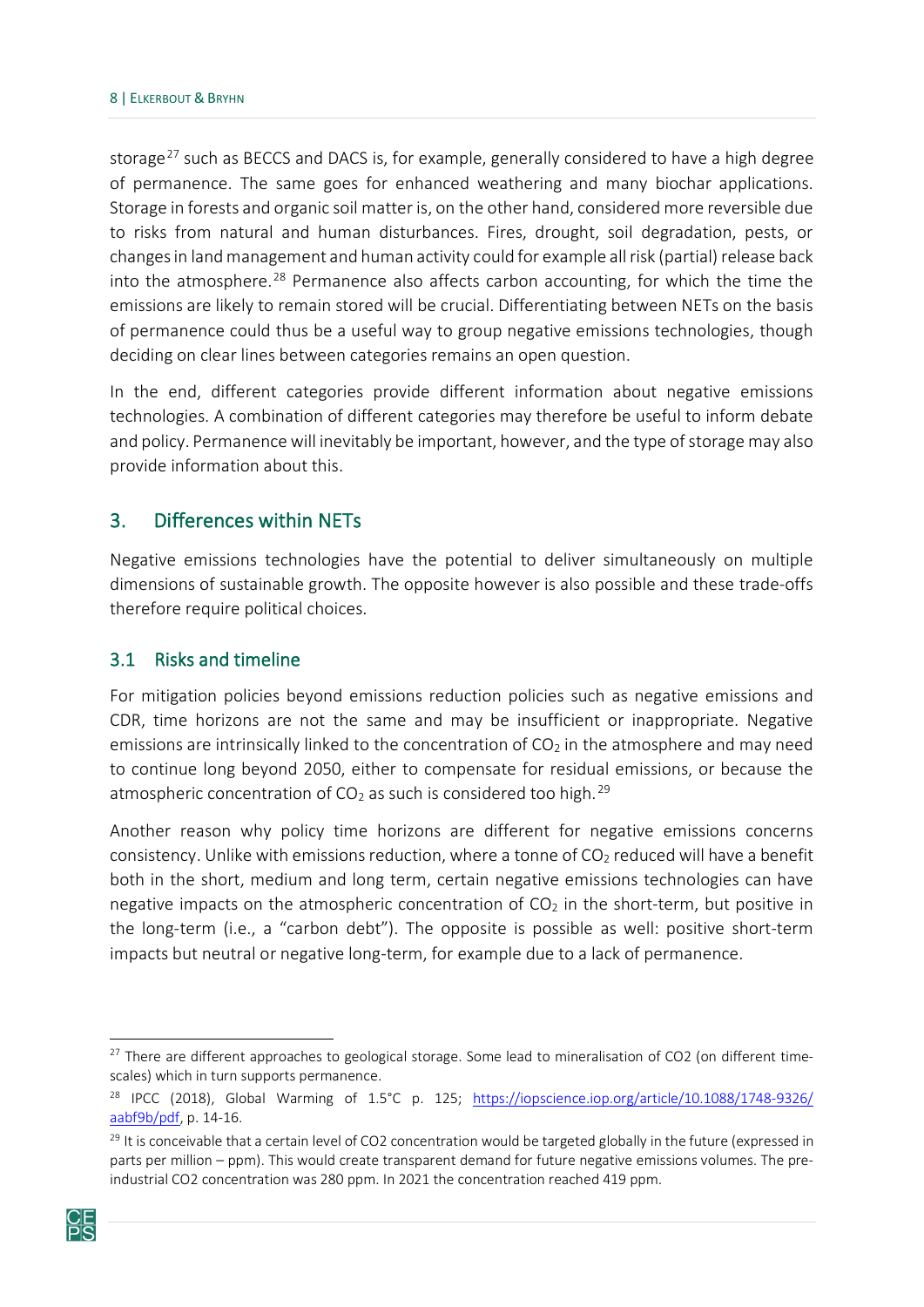Timelines are also relevant from a technology readiness and availability perspective, as many NETs are still at an immature stage. To scale up the supply of carbon removal, negative emissions technologies may need to be incentivised before the demand is there because of the need to reach (net-zero) climate targets. Similarly, to emissions reductions technologies, learning effects and economies of scale can drive down the costs of a technology. As there is a need to remove large volumes of  $CO<sub>2</sub>$  from the atmosphere, technologies that can achieve this should be incentivised in the short term so that they can deliver at the requisite volumes in the longer term, and especially when emissions reductions are exhausted, or net-negative emissions targets need to be reached.

The overshoot of temperature targets is one specific scenario where the role of negative emissions would become critical. Removal of carbon from the atmosphere would then be the (only) means of bringing global temperatures back down. Doing so would require net-negative emissions, i.e., a greater volume of removals than what remains in GHG emissions. "The larger and longer an overshoot, the greater the reliance on practices that remove  $CO<sub>2</sub>$  from the atmosphere."[30](#page-11-2)

There is also some debate on the equivalence of emissions reductions and negative emissions. The IPCC notes that  $CO<sub>2</sub>$  removals have a non-linear impact on global temperatures. While this could mean that greater negative emissions would be needed to compensate for one tonne of emissions, it could also provide further justification for prioritising emissions reductions over negative emissions. $31$ 

#### <span id="page-11-0"></span>3.2 Trade-offs and co-benefits

#### <span id="page-11-1"></span>*3.2.1 Land*

The most significant potential trade-offs with negative emissions involve land. "Land is a critical resource and plays an important role in the climate system, "[32](#page-11-4) according to the IPCC's special report on land; for both good and bad reasons. Land-use through forestry and agriculture accounts for nearly a quarter of global GHG emissions but can equally play a large role in providing biomass for renewable energy and contributing to climate change mitigation through carbon dioxide removal.

Even in global mitigation scenarios that the IPCC considers to be limiting the use of bioenergy and BECCS, the global land area used for bioenergy would be nearly 1 million square kilometres, which is roughly the size of Egypt's or Tanzania's landmass. However, biomass is not a homogenous category. Agricultural and food waste have different land-use implications than do crops or woody biomass grown for bioenergy. For afforestation and reforestation, the land

<span id="page-11-4"></span><span id="page-11-3"></span><span id="page-11-2"></span><sup>&</sup>lt;sup>32</sup> See [https://www.ipcc.ch/2019/08/08/land](https://www.ipcc.ch/2019/08/08/land-is-a-critical-resource_srccl/)-is-a-critical-resource\_srccl/.



<sup>30</sup> See [https://www.ipcc.ch/sr15/faq/faq](https://www.ipcc.ch/sr15/faq/faq-chapter-4/)-chapter-4/.

<sup>&</sup>lt;sup>31</sup> See https://www.carbonbrief.org/guest[-post-why-co2-removal-is-not-equal-and-opposite-to-reducing-emissions.](https://www.carbonbrief.org/guest-post-why-co2-removal-is-not-equal-and-opposite-to-reducing-emissions)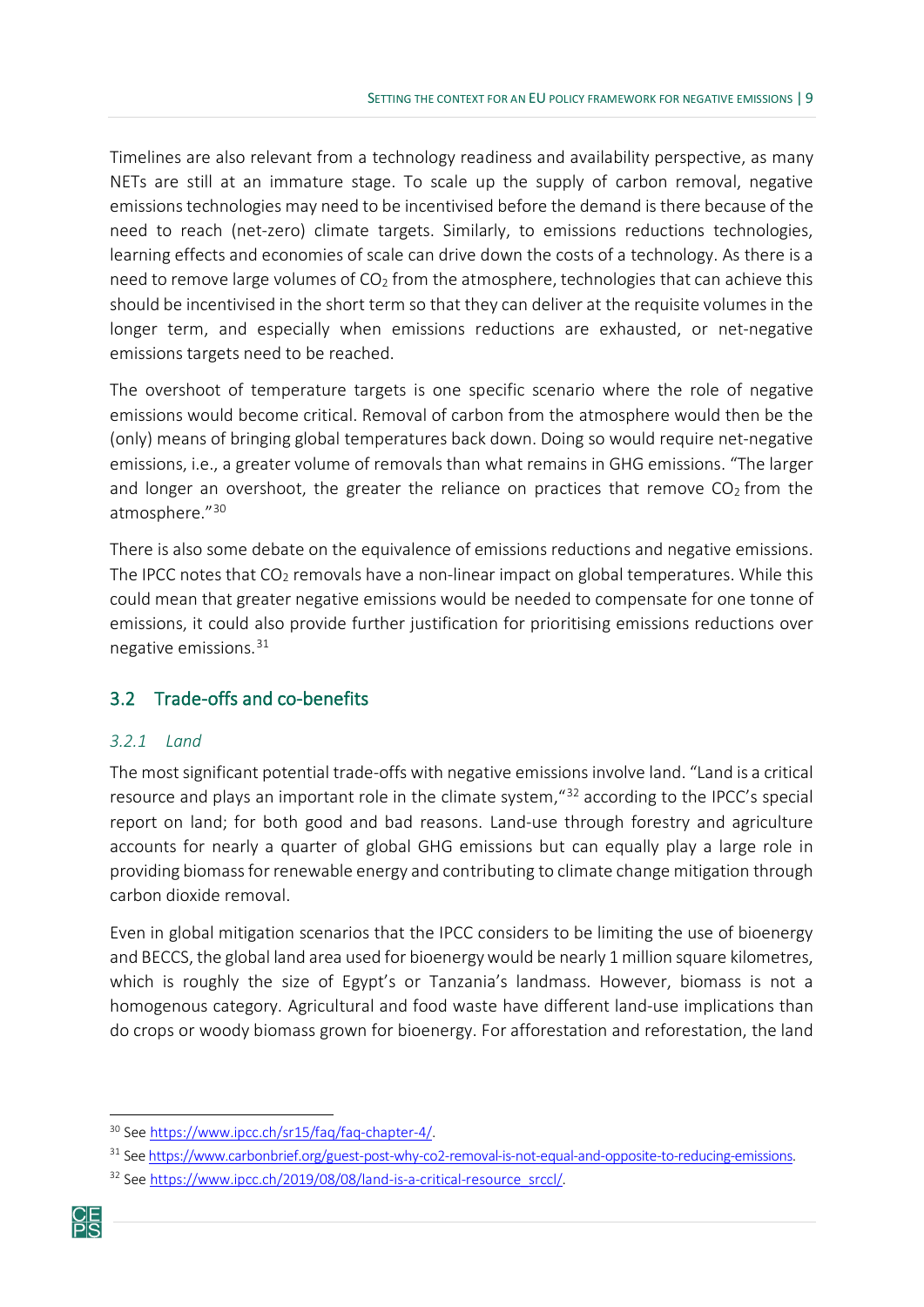footprint per tonne of  $CO_2$  removed is higher than for BECCS.<sup>[33](#page-12-1)</sup> Other NETs that may require land to some extent include soil carbon sequestration, biochar, and enhanced weathering.

Beyond climate mitigation, land is critical for food security and biodiversity. For negative emissions technologies that require significant arable land, trade-offs with food production and security may arise. With regards to bioenergy, competition for land could lead to shortages and increased food prices, though not all bioenergy is necessarily in direct competition with food production.[34](#page-12-2) Similarly, an expansion of bioenergy can threaten biodiversity if it displaces or disrupts land ecosystems with high biodiversity. This may limit the scale of the potential contribution of land-intensive negative emissions approaches involving bioenergy or afforestation and reforestation.

Nevertheless, potential benefits beyond carbon removal might also arise from different negative emissions technologies, though these are often conditional and depend on how and where they are deployed. Enhanced weathering, soil carbon sequestration, and biochar could provide co-benefits in terms of soil nutrients and N<sub>2</sub>O emissions reductions. With regards to biodiversity, reforestation could have positive effects on biodiversity if it restores natural ecosystems.<sup>[35](#page-12-3)</sup> If deployed on degraded land, bioenergy may also provide benefits in terms of soil restoration and protection from erosion.<sup>[36](#page-12-4)</sup> Food security is also threatened by climate impacts, and as such, efforts to mitigate climate change, including CDR, could also indirectly help improve food security.

#### <span id="page-12-0"></span>*3.2.2 Energy*

Some negative emissions technologies require energy for their operations, in addition to any energy that may be needed to produce, transport, and install the negative emissions capacity. These energy penalties can undermine the efficiency of different carbon removal technologies, depending on amounts required and whether the energy is low-carbon. While negative emissions are still possible even if fossil fuels are used, this would reduce the economic efficiency of removing carbon from the atmosphere. From an emissions perspective, any energy needed for NETs would ideally be provided by renewable sources, although any emissions from fossil fuels used could also be captured.

On the other hand, if significant volumes of renewables are needed, the question of optimal use of scarce resources that can also be deployed to reduce emissions becomes relevant. Virtually every sector of the economy requires increased volumes of renewables due to electrification as a principal decarbonisation route. Therefore, combining emissions reductions and negative emissions involve trade-offs (see also section 4.1) for the deployment of resources, in particular while lower cost emissions reductions have not been exhausted. A

<span id="page-12-4"></span><span id="page-12-3"></span><span id="page-12-2"></span><span id="page-12-1"></span><sup>&</sup>lt;sup>36</sup> See footnote 34.



<sup>&</sup>lt;sup>33</sup> See [https://www.ipcc.ch/sr15/chapter/chapter](https://www.ipcc.ch/sr15/chapter/chapter-4/)-4/ - section 4.3.7.

<sup>34</sup> S. Fuss et al. (2018), "Negative emissions—Part 2: Costs, potentials and side effects", *Environmental Research Letters*, p. 13.

<sup>&</sup>lt;sup>35</sup> IPCC (2018), Special Report on Global Warming of 1.5C, p. 266.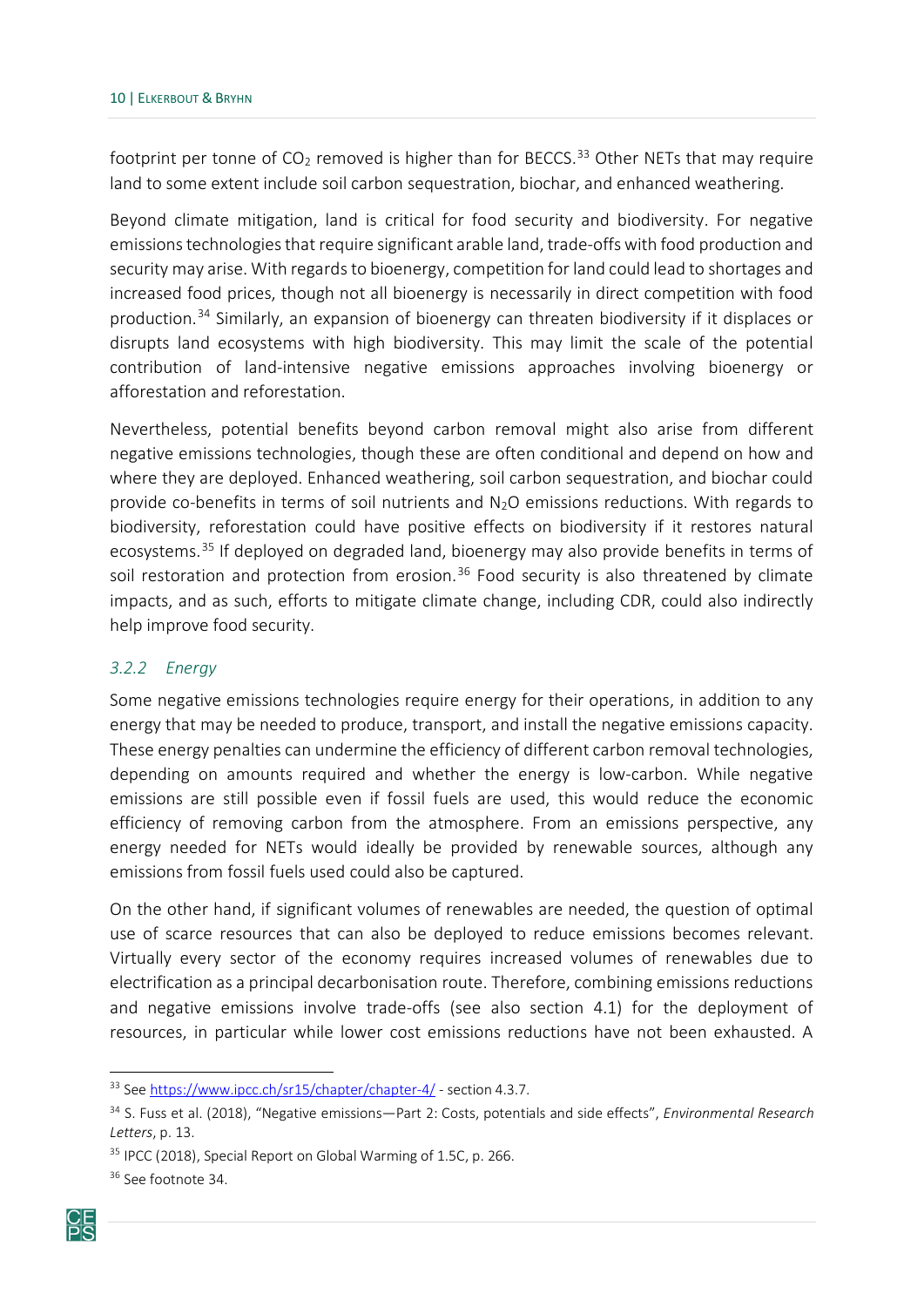specific example is Direct Air Capture with geological storage. Direct Air Capture directly affects the atmospheric concentration of carbon dioxide by removing  $CO<sub>2</sub>$  from the atmosphere. To achieve this, vast volumes of energy (both electricity and heat) are required.

If public financing is involved, policymakers will have an interest in ensuring that scarce resources such as renewables are deployed where they have the greatest impact in mitigating climate change. If there are sufficient market signals for both emissions reductions and negative emissions, and the technologies to provide for either are competitive, such trade-offs will automatically resolve themselves. Before that stage is reached, however, policymakers may not be able to evade making explicit choices on the extent of financial and regulatory support.

#### <span id="page-13-0"></span>*3.2.3 Geological storage*

Captured  $CO<sub>2</sub>$  requires storage space, irrespective of whether it is captured directly from the atmosphere, or if it is captured from industrial processes before it is emitted. This also applies to certain negative emissions technologies such as DACCS and BECCS, which need to store the emissions captured from the atmosphere (DACCS) or from bioenergy plants (BECCS).

In principle, the potential availability of geological storage is not expected to be a constraint.<sup>[37](#page-13-2)</sup> On a global scale, estimates range between 8 000 to 55 000 GtCO<sub>2</sub>.<sup>[38](#page-13-3)</sup> Nevertheless, available storage space may in reality be scarcer. To "turn technical geological storage capacity into economical storage capacity, the storage project must be economically viable, technically feasible, safe, environmentally and socially sustainable and acceptable to the community."[39](#page-13-4) Particularly for storage options on land, public perception may also play a more notable role in limiting the availability of storage options. In this case, while CCS infrastructure can serve both, a question for policymakers might be whether to prioritise the deployment of CCS for emissions reductions in industry, or prioritise the deployment of CCS for negative emissions, e.g., through BECCS or DACCS. In addition, operationalisation of sites may also come with a time lag. The fact that a geological site could in theory be used for storage does not mean  $CO<sub>2</sub>$  storage could practically start. This affects the planning and business case of carbon capture projects.

#### <span id="page-13-1"></span>*3.2.4 Use of CO2*

Captured  $CO<sub>2</sub>$  does not necessarily have to be stored in geological sites. It is also possible to use the CO<sub>2</sub> as an input for other products. In cases where CO<sub>2</sub> is first absorbed from the atmosphere (e.g., through direct air capture or through biomass) and subsequently used in products where the  $CO<sub>2</sub>$  is stored permanently, carbon capture and use (CCU) can also be considered as contributing to negative emissions. However, in some cases of use, the emissions of CO2 are simply deferred and not avoided. Indeed, most cases of CCU to date are not permanent. One prominent example is synthetic fuels. While synthetic fuels could decarbonise hard-to-abate sectors such as aviation, they are at best carbon-neutral, as the  $CO<sub>2</sub>$  re-enters

<span id="page-13-4"></span><span id="page-13-3"></span><span id="page-13-2"></span><sup>39</sup> IPCC (2005), *IPCC Special Report on Carbon Dioxide Capture and Storage*, p. 200.



<sup>&</sup>lt;sup>37</sup> See footnote 34, p. 11.

<sup>&</sup>lt;sup>38</sup> IEA (2021), "The world has vast capacity to store CO2: Net zero means we'll need it".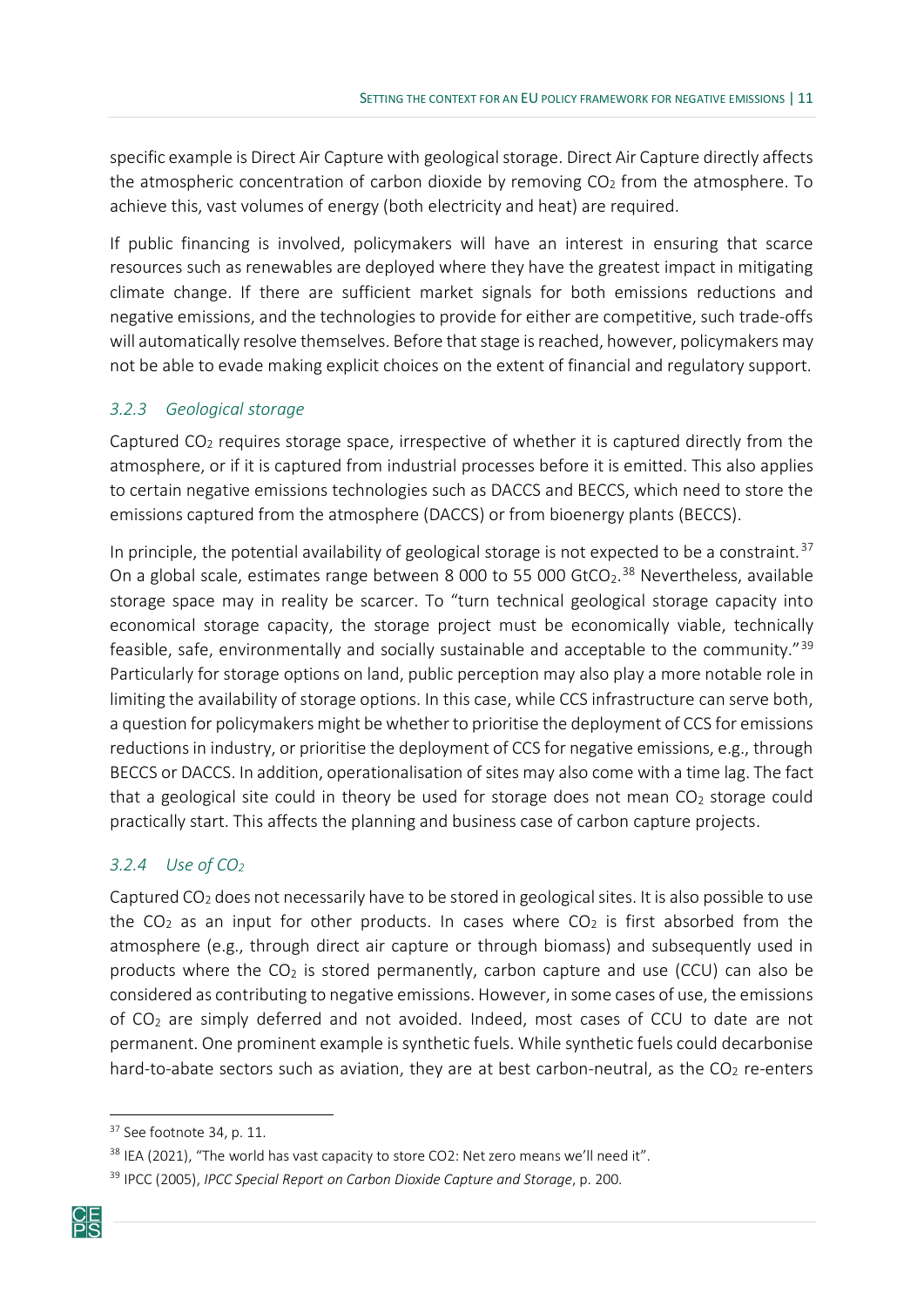the atmosphere once used. This illustrates the potential for overlaps between mitigation technologies for carbon removal and emissions reductions.

#### <span id="page-14-0"></span>3.3 Readiness and costs

Not all negative emissions technologies are readily available as of today. Beyond afforestation and reforestation, whose deployment is primarily limited by trade-offs, other negative emissions technologies may be at earlier stages of development. These include, among others, BECCS, biochar, DACS, enhanced weathering, and ocean alkalinisation. So far, BECCS is the only technology that has been included in the IPCC's pathways to 1.5°C alongside afforestation and reforestation. Nevertheless, lack of scale and uncertainties remain also for the availability of this option. For many of the other technologies, uncertainty remains regarding the potential and the desired scale of deployment, relating to trade-offs and the availability of resources (see section [2.2\)](#page-11-0).

Just as the availability and maturity of different negative emissions technologies vary widely, so does cost. Due to learning effects and scale, costs can be both high and uncertain, especially where a technology is new and may decrease in cost as it matures and is scaled up. For example, cost estimates range from around US\$100–300/tCO<sub>2</sub> for DACS though some estimates can reach up to US\$1000/tCO<sub>2</sub> and are expected to decrease in the long term. Cost estimates also vary between liquid solvent and solid sorbent DACS technologies, today with the latter at a higher cost than the former.<sup>[40](#page-14-1)</sup> While starting at a lower level of US\$30-120/tCO<sub>2</sub>, modest cost decreases for biochar may also come as the technology matures. Afforestation and reforestation, on the other hand, tend to be among the cheaper options, with estimates at around US\$5-50/tCO<sub>2</sub>.<sup>[41](#page-14-2)</sup>

However, costs could also increase with scarcity, especially for those technologies that may compete for or be constrained by limited resources, such as land and available storage. Afforestation and reforestation, while among the cheaper options, may for example see increasing costs as the opportunity costs for land use increase (i.e., when suitable land becomes scarcer). This could also become the case for BECCS, due to trade-offs for both land and biomass, as well as enhanced weathering due to decreasing availability of nearby mining and deployment sites.<sup>[42](#page-14-3)</sup> Should regulation or public concern limit the availability of geological storage sites, or should their operationalisation when needed be delayed, this could potentially also affect the costs of technologies relying on these sites for storage.

To scale up and ensure the availability of different negative emissions technologies, policy support is needed sooner rather than later. Investments are needed long before the various options can contribute significant volumes of negative emissions and will need to be

<span id="page-14-3"></span><span id="page-14-2"></span><span id="page-14-1"></span> $42$  Ibid.



 $40$  Current range of 450-900 £/tonne for solid sorbent, while 180-270 £/tonne for liquid solvent ([https://coalitionfornegativeemissions.org/the](https://coalitionfornegativeemissions.org/the-case-for-negative-emissions-executive-summary/)-case-for-negative-emissions-executive-summary/).

<sup>41</sup> See footnote 34, p. 33.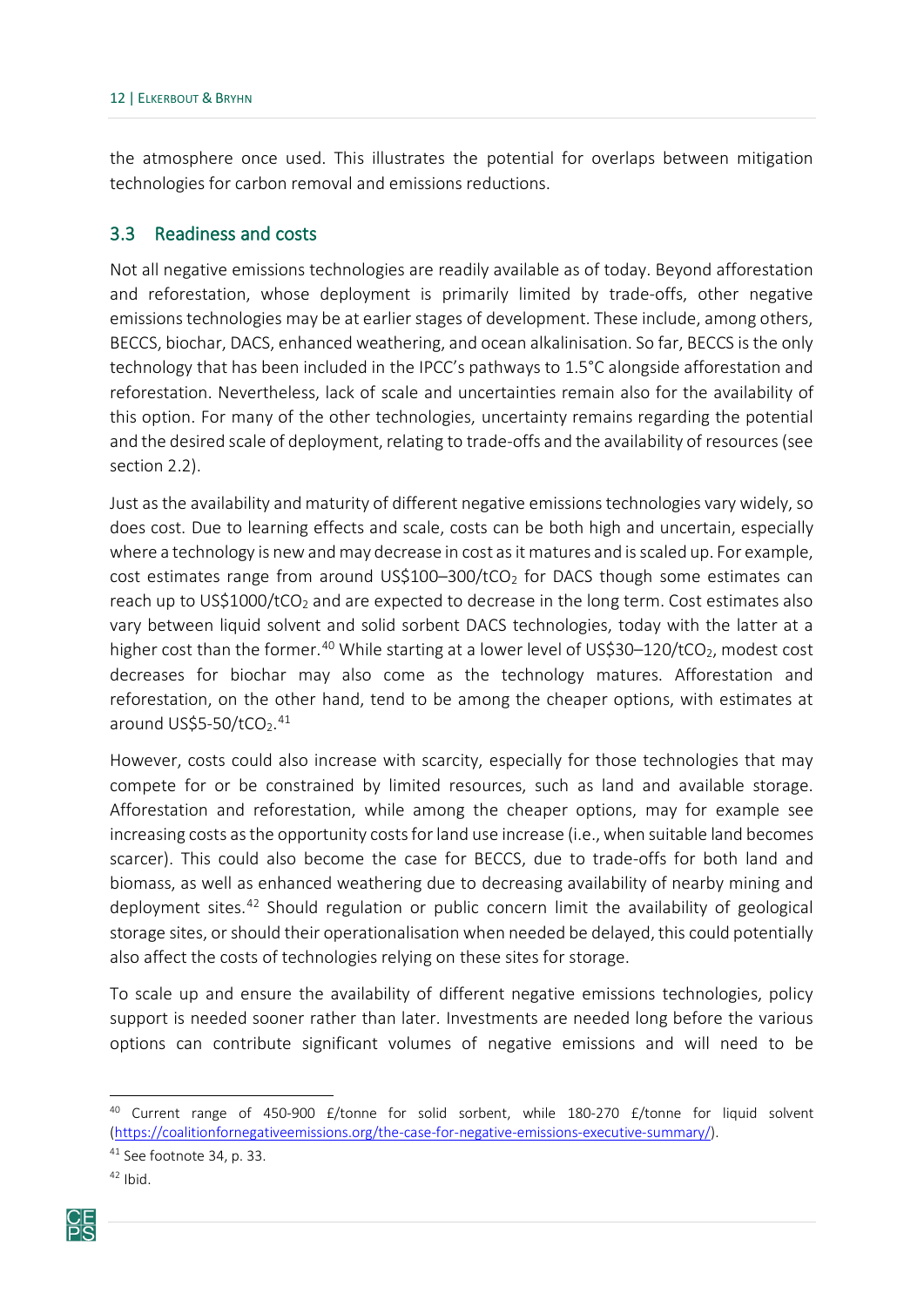encouraged through appropriate policy measures. Nevertheless, already-existing options could be further deployed. Considerations about trade-offs, co-benefits, permanence, and costs will all need to be considered in policy development.

#### <span id="page-15-0"></span>3.4 Accounting issues

Permanence is a key criterion by which to compare and assess negative emissions and carbon removal approaches. While lack of permanence does not have to imply that negative emissions technologies with limited permanence cannot contribute to mitigation, the carbon accounting becomes more important. Additionally, depending on the time scale, it may have implications for the scale at which these limited options should be pursued.

The IPCC states in its Land report that "Land-based options that deliver carbon sequestration in soil or vegetation […] do not continue to sequester carbon indefinitely". In addition, "accumulated carbon in vegetation and soils is at risk from future loss (or sink reversal) triggered by disturbances such as flood, drought, fire, or pest outbreaks, or future poor management."<sup>[43](#page-15-1)</sup> Therefore, negative emissions options that are not permanent may tend to have more complicated accounting to reflect potential future perturbations. Conversely, with options that are considered permanent, the accounting would only need to reflect the balance of emissions once the carbon removal process has been completed.

A complicating factor could be associated emissions; those that may result from the process itself, or also from the production of technology installations or transport. For example, certain technologies are energy intensive, which – depending on whether renewable energy or carboncapture is used – could lead to additional emissions. Transportation of materials or even  $CO<sub>2</sub>$ may also be envisaged, which could also lead to emissions depending on transportation mode. From an accounting perspective, it would be important to take the entire lifecycle emissions into account to ensure that net negative emissions are achieved for each activity. This would however make accounting more challenging.

If negative emissions are not expressed as an absolute volume (tonnes of  $CO<sub>2</sub>e$ ), a reference to baseline years may be necessary, as is the case for emissions reductions. The common baseline year is 1990. To illustrate: if the EU should want to compensate for 5% of residual emissions with negative emissions, the annual volume of negative emissions would be around 250 million tonnes. If the EU should adopt a net-negative target of -20% at some point, this would amount to 1 billion tonnes of carbon removed annually. In 2019, EU27 GHG emissions amounted to 3.5 billion tonnes, including the net sink from LULUCF.<sup>[44](#page-15-2)</sup>

<span id="page-15-2"></span><span id="page-15-1"></span><sup>44</sup> See [https://ec.europa.eu/clima/sites/clima/files/strategies/progress/docs/com\\_2020\\_777\\_en.pdf](https://ec.europa.eu/clima/sites/clima/files/strategies/progress/docs/com_2020_777_en.pdf).



<sup>&</sup>lt;sup>43</sup> Section {6.4.1} of the IPCC Special Report on Climate Change and Land.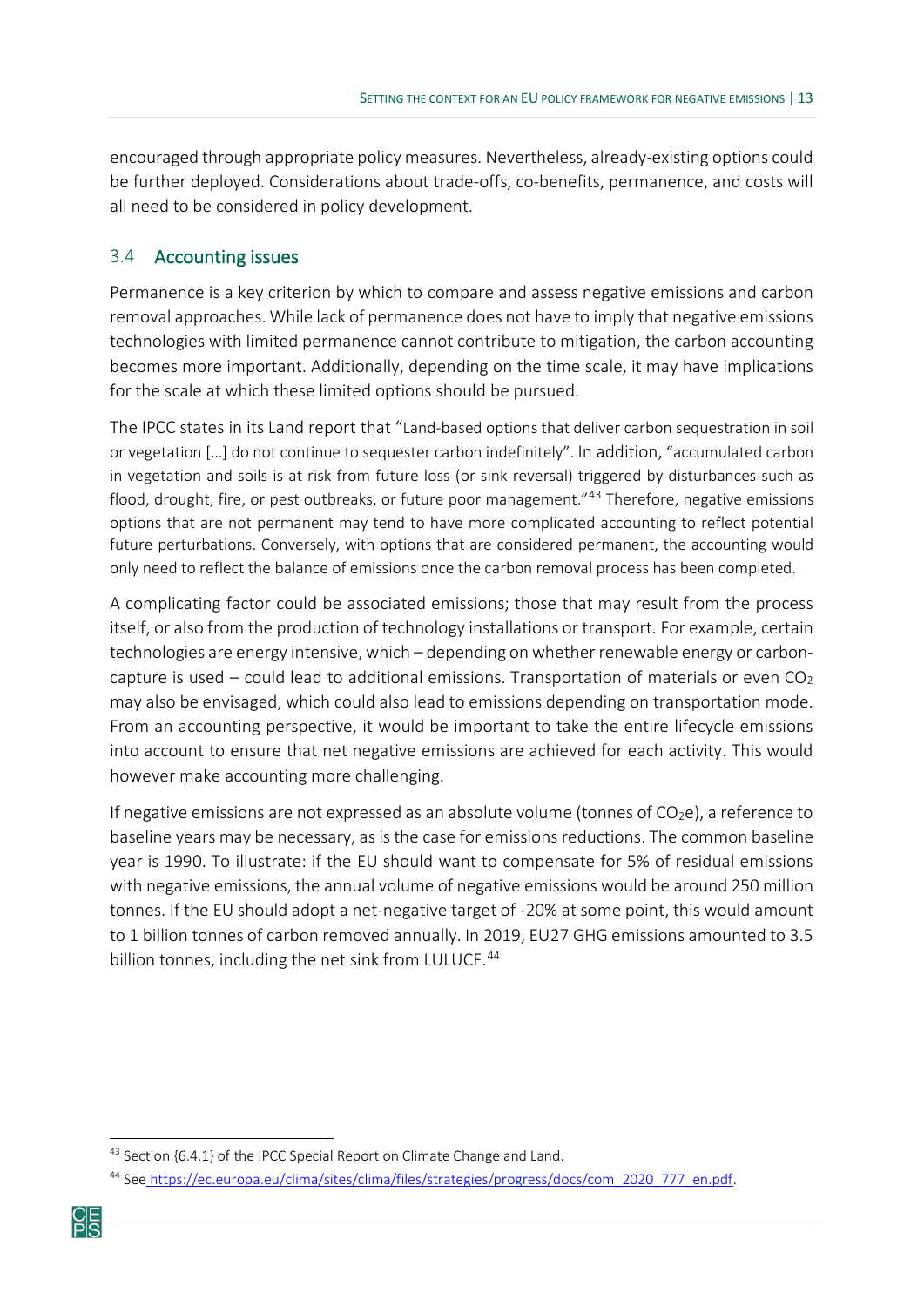#### <span id="page-16-0"></span>4. Discussion: political choices and potential concerns

#### <span id="page-16-1"></span>4.1 Flexibility or separate targets

Negative emissions can compensate for residual emissions, or they can help deliver netnegative emissions. The removal of  $CO<sub>2</sub>$  from the atmosphere can also compensate for other greenhouse gases that are virtually impossible to reduce to zero (e.g.,  $N_2O$  or CH<sub>4</sub>). Until the point where emissions reductions are deemed exhausted, any volume of negative emissions still offsets greenhouse gases that continue to be emitted. This can be seen as desirable or undesirable, depending on the perspective taken.

Negative emissions compensating for emissions can in one way create flexibility for countries in meeting their emissions reductions targets. If the costs of additional negative emissions are lower than the abatement costs of emissions, focusing climate policy on NETs could be more cost effective compared to conventional mitigation options. On the other hand, it could arguably also lead to decreased pressure to invest further in reducing emissions and could discourage and displace investment in conventional emission reduction technology. There is therefore a risk that an expectation of large volumes of negative emissions could defer efforts to reduce emissions, particularly in sectors that are considered hard-to-abate. Should it then prove unfeasible to deliver the requisite volume of negative emissions, the achievements of climate neutrality goals – and ultimately the Paris Agreement temperature targets – may be at risk. This can be seen as a form of moral hazard.

Political decisions are therefore needed, which can take the form of separate targets for negative emissions, or explicit choices about net emissions targets. With the updated 2030 target of "at least net -55%", the EU has already made such a choice. Furthermore, the legal text of the newly adopted European Climate Law states that "In order to ensure that sufficient mitigation efforts are deployed until 2030, it is appropriate to limit the contribution of net removals to the Union 2030 climate target to that level."<sup>45</sup> This only covers natural carbon sinks however, and the potential contribution of other negative emissions technologies is still to be decided.

Flexibility between policy frameworks is another dimension that may become relevant in the EU policy debate in the short term. Currently, just under  $2/5<sup>th</sup>$  of GHG emissions in the EU are covered by the EU ETS, with the remaining 3/5<sup>th</sup> covered by the Effort-Sharing Regulation. GHG emissions and removals (i.e., sinks) from the forestry and land-use sector are covered separately in the LULUCF Regulation. As part of the Green Deal, a separate ETS for road transport and buildings may be introduced, with integration into the main EU ETS being an option for a later stage.

Regardless of whether a sector is included in an ETS, the Effort-Sharing approach could continue to allow differentiation between member state's targets. Such targets could include separate negative emissions targets or be expressed as net targets. Flexibility between the different

<span id="page-16-2"></span><sup>45</sup> See [https://data.consilium.europa.eu/doc/document/PE](https://data.consilium.europa.eu/doc/document/PE-27-2021-INIT/en/pdf)-27-2021-INIT/en/pdf.

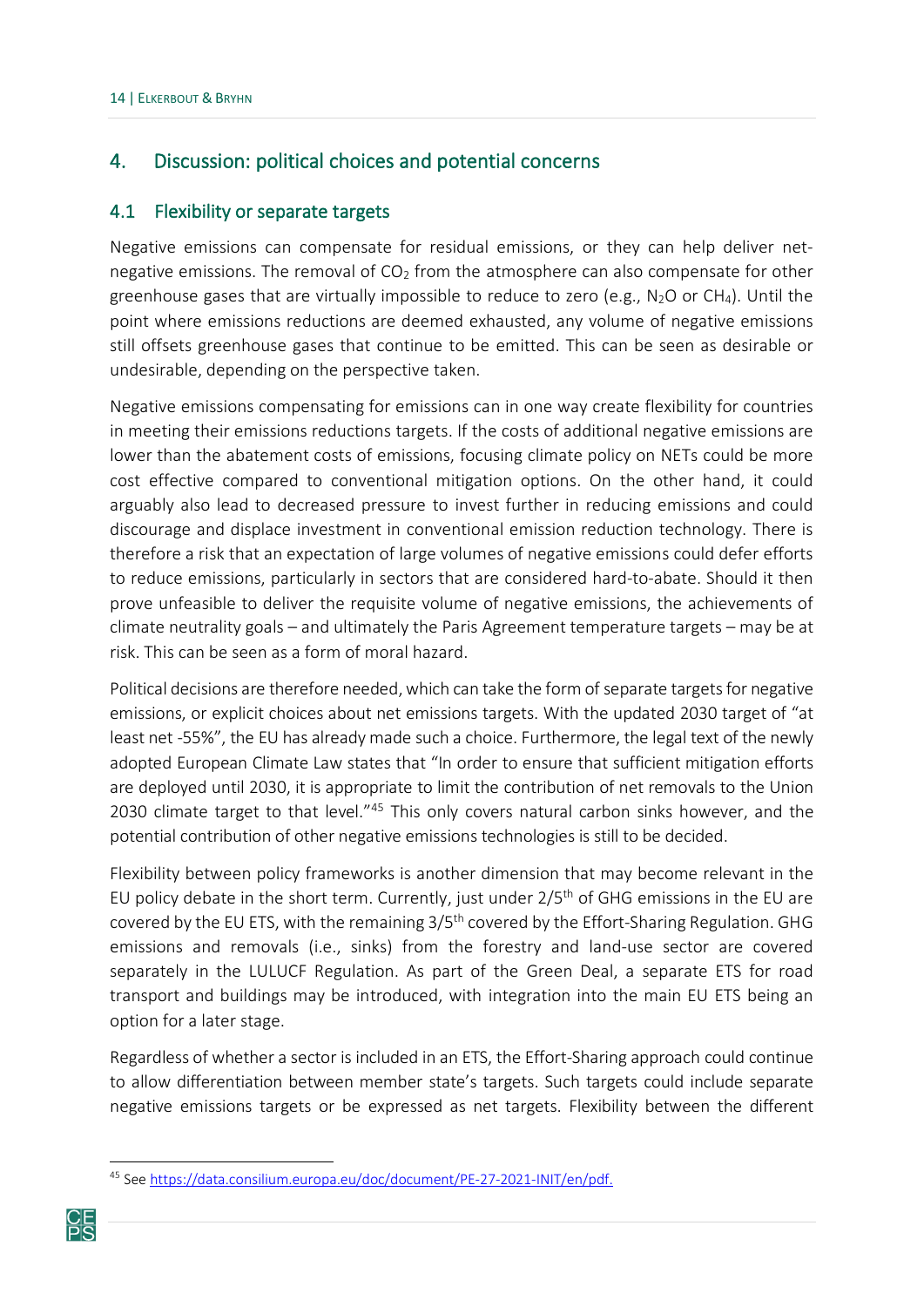frameworks already exists between the ETS and Effort Sharing, as well as Effort Sharing and LULUCF frameworks. Allowing negative emissions of a certain type could facilitate more flexibility between the frameworks, by allowing transfers, but can also be a reason to constrain it.

Moral hazard can remain an issue even with separate targets, as the setting of emissions reduction and carbon removal targets is an iterative political process. The knowledge that there will be some volume of removals may affect the incentives for policymakers to accept a given emissions reductions target. Any combination of emissions reduction and removals targets can also be expressed as a net target.

#### <span id="page-17-0"></span>4.2 Public acceptance

Despite their potential to contribute to mitigating climate chance, negative emissions technologies may run into public perception and acceptance problems. Some of this may be related to the concept of negative emissions as such, and whether it is perceived as a legitimate form of mitigation or climate policy. This relates to public concern that it may displace investment in and focus on conventional mitigation options, as well as concerns over permanence. The categorisation of negative emissions technologies can similarly affect public opinion, with 'natural' solutions being perceived as more desirable. [46](#page-17-1) The specific technology to deliver negative emissions may also affect acceptance. Indeed, some forms of carbon removal make use of technologies that are themselves facing public acceptance issues, irrespective of whether or not they are able to deliver negative emissions.

Bioenergy has been a source of political controversy in the EU through debate concerning biofuels and adverse impacts on land-use and food security (see section [2.2.1](#page-11-0)). The combustion of woody biomass (which contributes to the share of renewable energy in final energy consumption), meanwhile, has also led to controversy in some member states. Both the carbon accounting dimension – with the biomass harvest being accounted for under the forestry and land-use (AFOLU) sector of the country producing the biomass while being considered zerocarbon when combusted – as well as the alternative uses of wood and land play into this.

CCS applied as a conventional emissions reduction technology has also faced public acceptance challenges. CCS has long been discussed as an emissions abatement technology, although initial projects often focused on the power sector. With the increasing competitiveness of renewables, alternatives to CCS were often seen as more attractive and investment in CCS less desirable. Nevertheless, for hard to abate industrial sectors there may be fewer alternatives to reduce emissions. Hence, several projects focusing on industrial CCS have recently found support in the Netherlands, Norway, and the UK. Even so, the use of CCS may be controversial from a political point of view if there are public concerns about safety and permanence.

<span id="page-17-1"></span><sup>46</sup> See [https://www.nature.com/articles/s41558](https://www.nature.com/articles/s41558-019-0661-z?proof=t)-019-0661-z?proof=t.

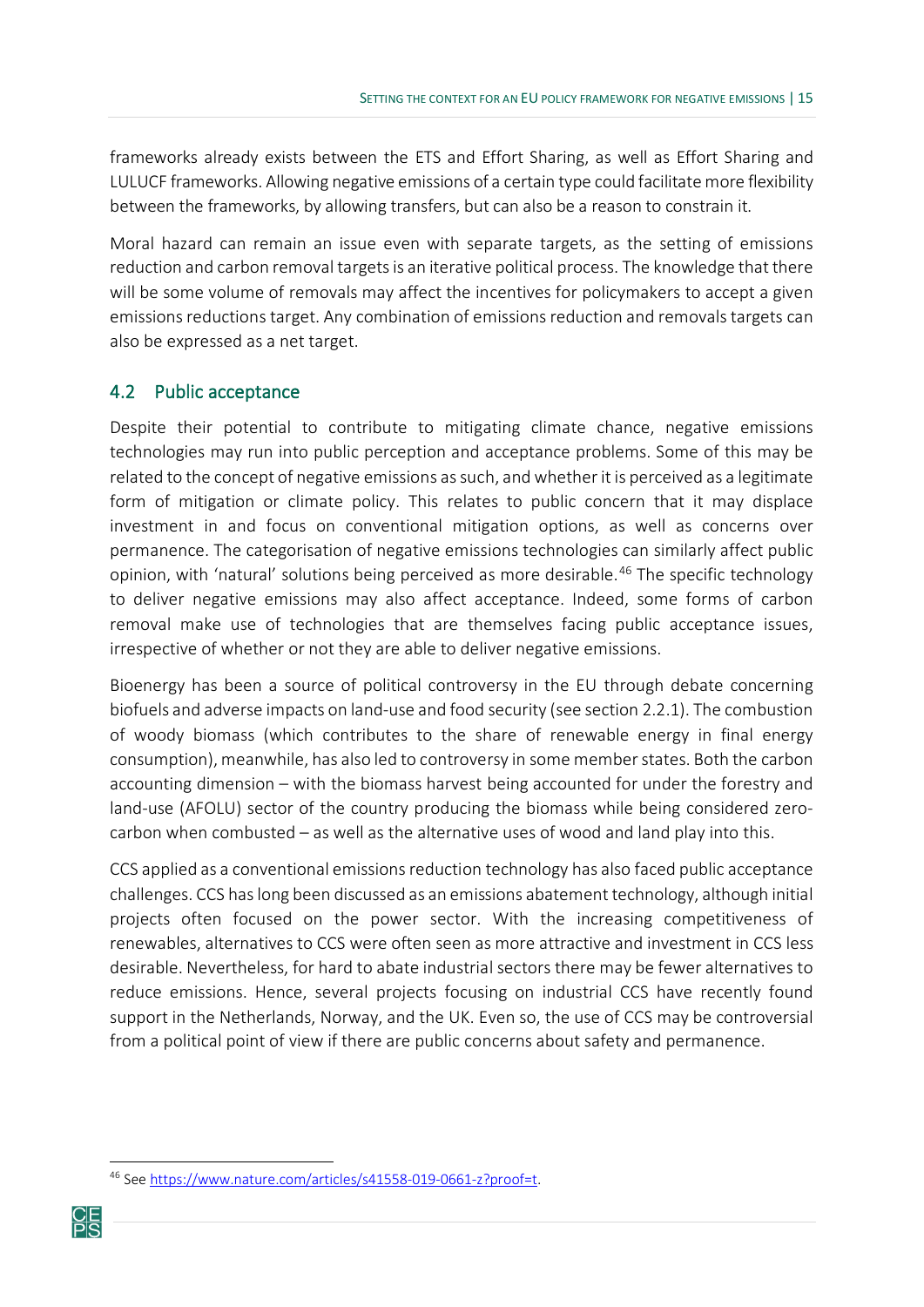#### <span id="page-18-0"></span>5. Policy conclusions

Clarity and consensus on the basic terms, definitions, and categorisations around negative emissions is important when discussing policy framework and market incentives. Both emissions reductions and negative emissions are climate change mitigation. It is important however, to clearly differentiate between the two concepts. Furthermore, certain technologies can also contribute to both. For instance, CCS is an emissions reductions technology, but if combined with bioenergy (BECCS) or direct air capture (DACS), it becomes a negative emissions technology.

Pursuing negative emissions should not deter or replace emissions reductions. Given the difficulty of meeting the 1.5C target of the Paris Agreement, both are needed. Political choices are required to resolve the trade-offs between negative emissions compensating for emissions, and to deliver net-negative emissions. These choices need to be made for different time horizons, as the EU has already done for 2030. Separate targets may be one way of addressing this. However, in some cases, flexibility and cost-effectiveness may be reasons to allow negative emissions to offset continued emissions. One key question would be about the fungibility of negative emissions credits with other accounting units under various policy instruments (e.g., EUAs under the ETS, or AEAs under Effort Sharing).

To scale up negative emissions technologies in time to deliver negative emissions (for either residual emissions or for net-negative emissions after 2050) at the scale required, policy efforts need to start today. Clarity on demand for negative emissions (credits) can be important in establishing a positive business case for investment in negative emissions technologies. For instance, the year in which the EU ETS cap will reach zero, which will be well before 2050, with the more rapid reduction of the emissions ceiling proposed as part of the Fit-for-55 package will determine when no new regular ETS allowances would be issued. Negative emissions credits, however, could in theory be used for compliance for residual ETS emissions.

Deployment ahead of commercialization could achieve cost reductions through learning effects. An open question is if NETs should be eligible for public support using existing instruments to support emissions reductions, or if new targeted support mechanisms would be better placed.

Nevertheless, the EU is not starting from a blank slate. Existing policy frameworks already account for some NETs, such as natural carbon sinks under LULUCF. The same goes for flexibilities between policy frameworks, such as between the ETS and Effort Sharing. This is an additional reason to advance quickly with a general negative emissions framework, to ensure that other (technological and hybrid) types of negative emissions can also be pursued.

While an all-encompassing framework could be attractive, the differences between options also matter. Different types of negative emissions may need to be pursued simultaneously, though maintaining complete technology neutrality could be difficult. The categories used to group NETs may have an important role to play. For different policy frameworks such as ETS, ESR, and LULUCF, specific types of NETs could for example be allowed, excluding others. Whether or not there should be open categories or closed lists of technologies annexed to relevant legislation would need to be determined. A regulatory framework that is flexible enough to adapt to new emerging technologies, and changing economic incentives, will be

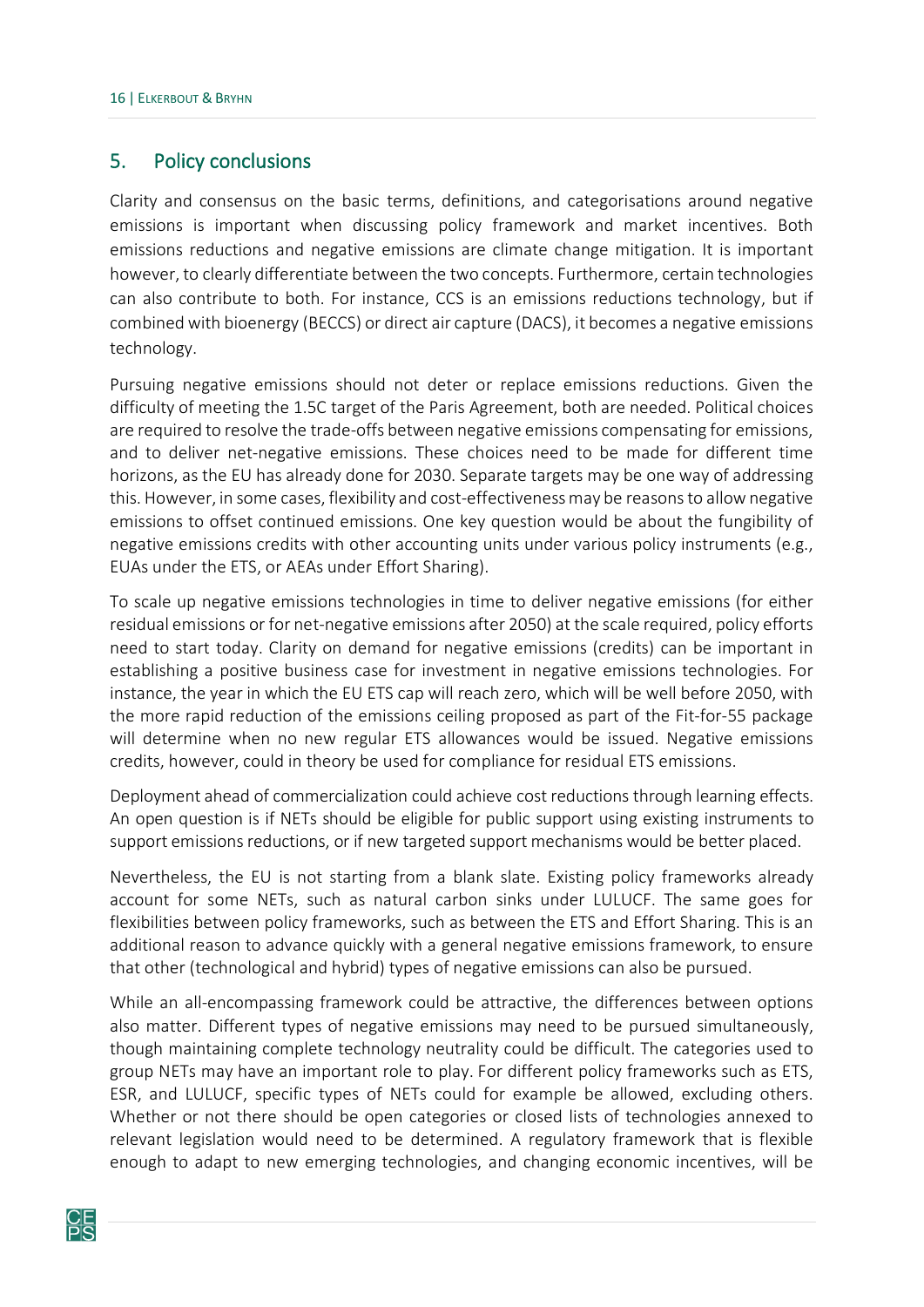needed to scale up negative emissions. The EU certification system currently being developed will play a role here.

In the future, the EU will need to clarify policy targets for negative emissions. Whether to have separate negative emissions targets, or to what extent negative emissions can contribute to regular emissions reductions targets requires a political choice. Another element is whether differentiation between different categories of negative emissions is desirable. For incentives, options are numerous and may include direct procurement of negative emissions volumes; issuance of credits for compliance with existing climate policies; carbon take-back obligations or carbon removal obligations<sup>[47](#page-19-0)</sup>; and the use of discount rates to address permanence or moral hazard concerns.[48](#page-19-1)

#### Policy conclusions

- Start today: To scale up negative emissions technologies to deliver the negative emissions needed in the future, clarity, policy, and incentives need to be in place sooner rather than later.
- Policy coherence: Co-benefits, side-effects, and trade-offs matter and vary between NETs. These should be accounted for in policymaking, in addition to permanence.
- Pursue negative emissions in addition to emissions reductions: Pursuing negative emissions should not deter or replace emissions reductions, as both mitigation categories will be needed.

<span id="page-19-1"></span><span id="page-19-0"></span><sup>&</sup>lt;sup>48</sup> These will be discussed in an upcoming CEPS policy paper, to be released in autumn 2021, which will be informed by this Scoping Paper.



<sup>47</sup> See [https://www.nature.com/articles/s41586](https://www.nature.com/articles/s41586-021-03723-9)-021-03723-9.